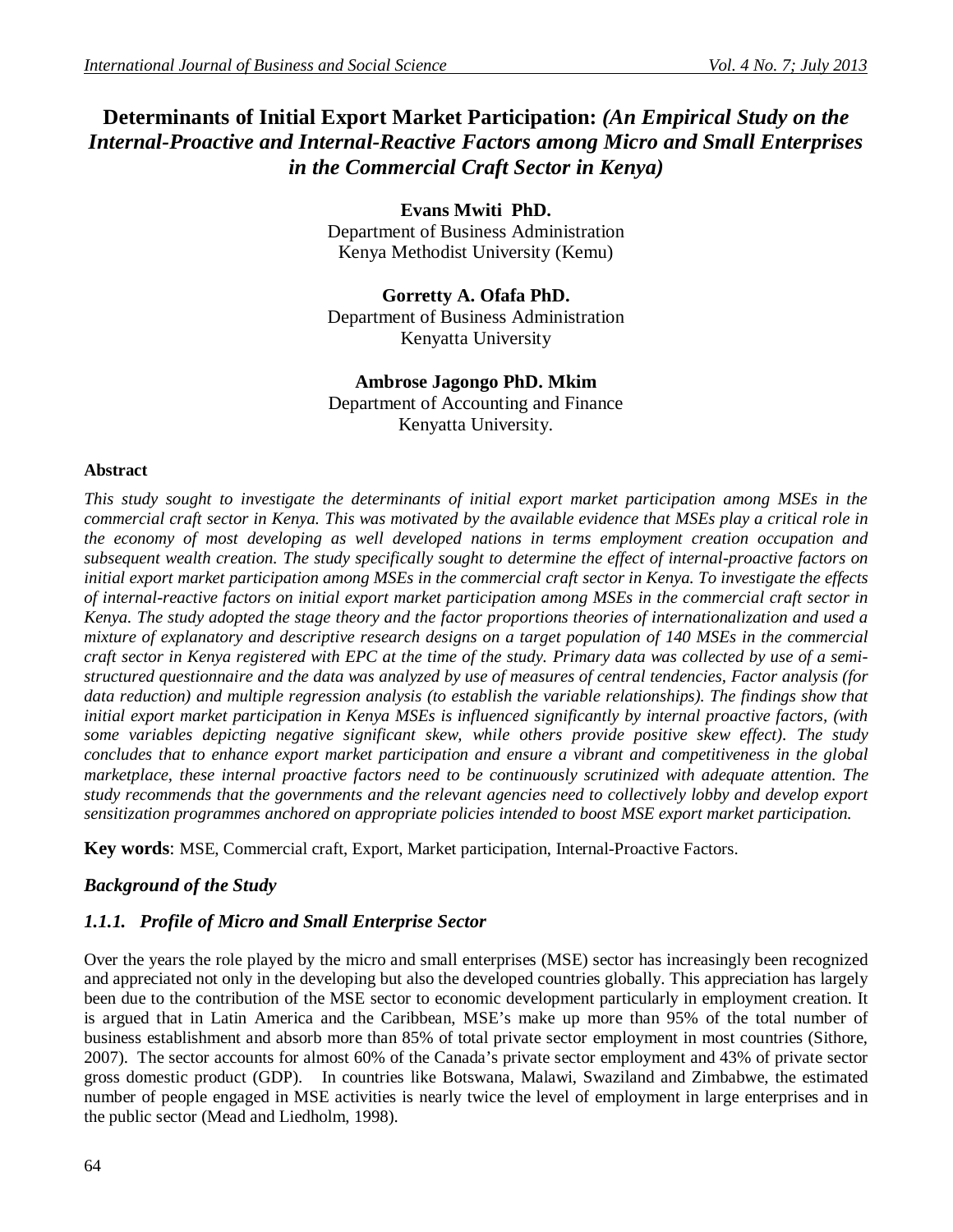The Kenyan MSE sector is mixture of self employment outlets and dynamic enterprises involved in an array of activities that concentrate in urban areas but are also evident in rural Kenya. These enterprises cut across all the sectors of the Kenyan economy and provide one of the most prolific sources of employment creation, income generation, and poverty reduction. (Republic of Kenya, 2005).

Majority of MSEs in Kenya are informal in nature with majority not regularizing their operations beyond the licensing requirements by local authorities. However, they play an important role in the economy by creating employment at low levels of investment per job, absorbing surplus labor in the economy, using mainly local resources, promoting local creativity and innovation and creating skills training at a low cost to society (KIPPRA, 2009).

According to the 1999 national baseline survey, there are approximately 1.3 million MSEs, creating employment for 2.3 million people and generating about 14 per cent of the country's GDP (CBS, ACEG, K-REP, 1999). Approximately two-thirds of Kenyan MSEs are located in the rural areas. Close to two-thirds of all enterprises are in the trade sector, meaning that a large proportion of MSEs were involved in the buying and selling of commodities, 13 and 15 per cent respectively were involved in manufacturing and services (RoK, 2005). A third of the enterprises operate from homes and a half is women owned (Mullei and Bokea, 1999). Women owned small enterprises are more likely to be informal, usually start smaller, use less start-up capital, grow slower if at all, have more limited access to credit and more often operate from less permanent premises and homes (Parker and Torres 1994, Kimuyu and Omiti 2000). The average Kenyan MSE where majority of the commercial craft sector falls, employs 1-2 workers while over 70% employ only one person, with only very few MSEs growing to employ more than 6 workers (RoK, 1992). This shows that despite the importance of the sector in the economy, the growth and graduation to the medium sector is very slow.

#### 1.**1.2 An Overview of Commercial Craft Sector**

The commercial craft sector referred to as art and craft industry creates an important role in creating international awareness on the rich cultural and artistic diversity of Kenyans. The unique designs and artistic characteristics of commercial craft products vary greatly, and are generally categorized into handmade articles of original and artistic values, articles of decorative value and articles of functional utilitarian value (RoK, 2003b). This has been largely used to even attract tourists in the country.

The global market value for handcrafts is estimated to be at least \$100 billion, with key markets being the United States, Germany, France, the United Kingdom, Spain, the Netherlands, Japan, and Hong Kong, followed by a number of additional West European countries (Barber and Krivoshlykov, 2006). China is the major producer and exporter of baskets and mats supplying over 54% of world trade of baskets and 73% of mats (Barber and Krivoshlykova 2006). Several African producers like Ghana, South Africa, Mozambique, Malawi, Kenya, and Tanzania offer a number of successful handicraft products on the world market. South Africa and Ghana have the highest export capacity and most competitive designs and quality. Their success is based on consistent delivery and the ability to sustain sales based on established relationships (Republic Of Rwanda, 2009).

#### **1.1.3 Export Development and its Importance**

Trade and investment have long been considered powerful instruments to promote development as it opens up new markets and permit the expansion of productive capacity and higher levels of income and employment (Goitom, 2006). In this era of globalization, most firms will sooner or later compete internationally. Underlying this expansion are several factors including: removal of trade barriers, economic liberalization, technological advances, declining communications and transport costs, and highly mobile multinational enterprises seeking out new investments.

The global economy now reaches every corner of the world, and internationalization now involves not just the giant corporations but also many Micro and Small Enterprises (MSEs). Therefore, business firms cannot focus their business in the domestic market as they are being forced to be internationally competitive and to participate in international business especially for MSE from developing countries like Kenya. Exporting represents one of the simple and most common means of entering the global arena. Its advantages over other market entry strategies are based on reduced financial risks, lower commitment of resources and a high degree of flexibility.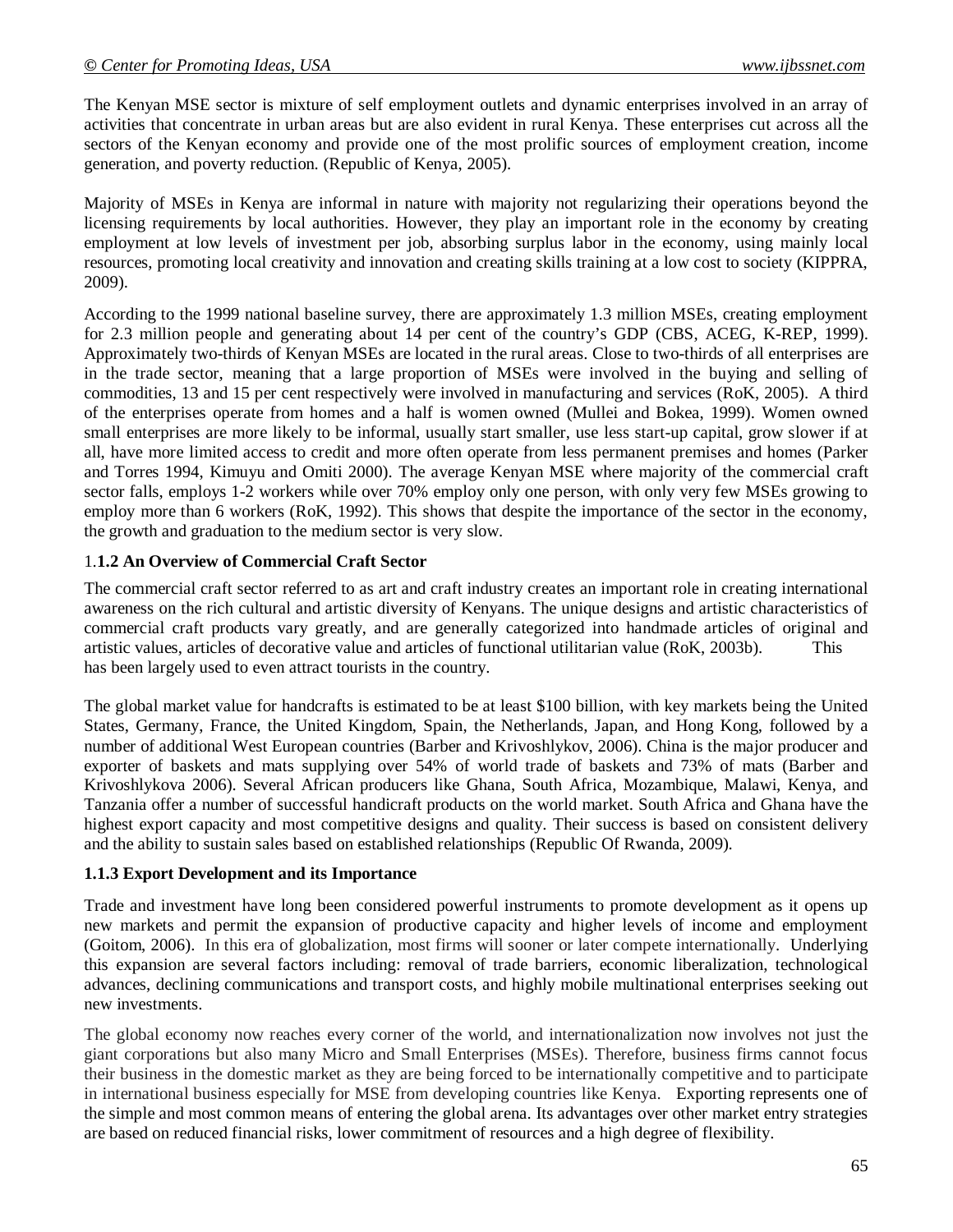Trade statistics in Asia show that small businesses contribution to total exports is 56% in Taiwan, 50% in China, 50% in Thailand, 20% in Vietnam, 42% in south Korea and about 17% in Hong Kong and Singapore (Sithole, 2007). The role of exports in economic development has been widely acknowledged.

Ideally, export activities stimulate growth in a number of ways including production and demand linkages, economies of scale due to larger international markets, increased efficiency, adoption of superior technologies embodied in foreign-produced capital goods, learning effects and improvement of human resources, increased productivity through specialization and creation of employment (Were, 2002). Kenya export sector holds enormous potential for the economic recovery of the country as the volume of world exports has continued to rise over time. In the last three decades for instance, exports of developing countries have grown at an average rate of 12% per annum (RoK, 2003b). As of now, Kenya has distinguished herself as a supplier of quality products to the world. The export basket however comprises a limited number of products hence the need for product development, diversification and enlargement. Factors influencing initial export market participation, also referred to as stimuli, export incentives or export attention evokers have been explained by some researchers as the most critical and dynamic elements in determining the export behavior of the firm (Ford & Leonidou, 1991).

In the extent literature, factors influencing initial export market participation can be classified as either internal i.e. factors relating to influences intrinsic to the firm or external i.e. factors exogenous in the firms domestic or foreign environment (Wiedersheim-Paul et al, 1978; Brooks and Rosson, 1982; Kaynak and Stevenson, 1982; Leonidou, 1998). When an export decision is internally stimulated, it is considered a rational, objective-oriented behavior and problem oriented adoption process while stimuli that are externally initiated is a regarded as lessrational, less objective-oriented and an innovation-oriented adoption process (Lee and Brasch, 1978). Factors influencing initial export market participation can also be classified as either proactive or reactive. Reactive factors indicate an aggressive, positive and strategic export behavior based on the firms interest in exploiting unique internal competences while reactive factors exemplify passive, negative, tactical engagement in export activities as a response to environmental pressures (Pavord and Bogart, 1975, Czinkota and Johnston, 1981, Leonidou, 1998). Building on the foregoing classification typologies, Albaum, Duerr and Strandstov (1989) have identified the following categories of factors influencing initial export market participation: internal reactive factors, internal proactive factors, external proactive factors and external reactive factors.

Despite the importance of export to economic development among economies, a review of export marketing literature show that either no attention or little reference has been given to the factors that influence initial export marketing (Aaby & Slater, 1989; Douglas & Craig 1992). This study was therefore modeled around this classification typology and sought to examine factors influencing the initial export market participation of MSEs in Kenya, with special reference to commercial craft sector as they seek to be competitive and relevant in the international market.

#### *1.2. Statement of the Research Problem*

Despite the importance of export to economic development among economies, a review of export marketing literature show that either no attention or little reference has been given to the factors that influence initial export marketing (Aaby & Slater, 1989; Douglas & Craig 1992). Previous studies on MSE export marketing have largely concentrated on barriers to export development (Kaleka and Katsitkeas 1995, Cromie 1990, Leonidou 2004, Goitom 2006) and the determinants of export performance (Were, 2002, Alvarez 2002, Hollenstein 2005). This study was therefore modeled around this classification typology and sought to examine the internal reactive factors influencing the initial export market participation of MSEs in Kenya, with special reference to commercial craft sector as they seek to be competitive and relevant in the international market.

#### *1.3. Study Objectives*

The specific objectives of the study were "to determine the effect of internal-proactive and internal-reactive factors on initial export market participation among MSEs in the commercial craft sector in Kenya"

### *1.4. Research Hypothesis*

The study hypothesis was that *"there was no relationship between internal-proactive or internal-reactive factors and initial export market participation among MSEs in the commercial craft sector in Kenya"*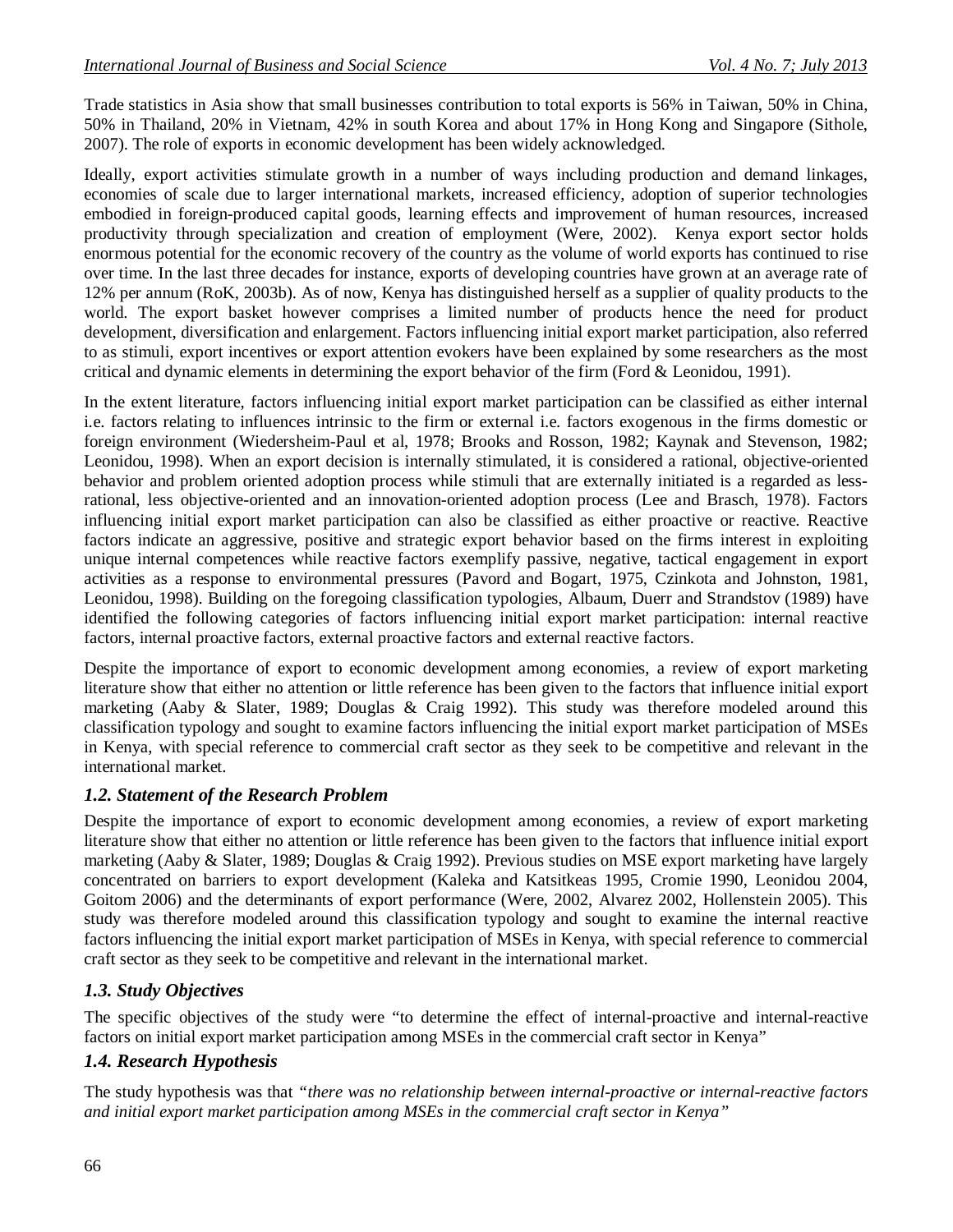#### *2. Literature Review*

#### *2.1. Theories of Internationalization*

Various theories have been advanced to justify the existence of international and global trade. These theories explain the benefits of both export and import trade to various parties ranging from the enterprise to the economy and generally provide evidence that this kind of trade is highly beneficial to various parties. According to Hill (2007) theories in support of international and global trade can be traced as far back as the 1600s with the theory of mercantilism that was popularized by Thomas Mun in 1630.

#### *2.1.1. The Stage Theory*

Stage theory (Johanson and Vahlne, 1990), suggests that internationalization reflects the gradual acquisition, integration and use of knowledge about foreign markets. As firms grow, they accumulate resources; build economies of scale and excess capacity, and/or a level of "slack" that enables management to direct greater efforts to export when compared to very small firms (Bonaccoris, 1992). Firms in the international market are hypothesised to evolve only after a period of domestic maturation and home market saturation (Caves 1982, Porter 1990). According to the stage theory, firms go through distinct stages in the development of their international business operations; where they perhaps begin with unsolicited foreign orders, proceed to indirect exporting and the development of an international division (Czinkota and Wesley 1981). This stage development of firm internationalisation is described as an incremental, risk-averse and reluctant adjustment to changes in a firm or its environment (Johanson and Vahlne 1990). Stage theory argues that smaller firms lack efficiencies, economies of scale and management acumen required to survive in the international marketplace Bates, (1989); Cromie, (1990); Kallenberg and Leicht, (1991). The theory is very relevant for this study as it seeks not only to prescribe the process of internationalisation of MSEs but also some of the key challenges facing firms international expansion. However the theory does not adequately address the factors that trigger such firms to initiate the exporting or internationalisation process only concentrating on the ongoing process. The theory does not consider the aspect of born global firms that initiate exporting right from inception and therefore do not follow the proposed stages in internationalisation.

#### *2.1.2 The Resource Dependency Theory*

Resource dependency theory assumes that the organization makes active choices to achieve objectives (Oliver, 1991). Organizational survival depends on the firm's ability to acquire and retain resources from other actors in the immediate "task environment." The focal organization will reduce reliance on those actors, or increase its level of influence over them, through such actions as alliances or joint ventures. For example, as customers increasingly seek globally-coordinated sourcing Kotabe, (1992), firms respond by creating alliances to strengthen relationships with key customers (Pfeffer and Salancik, 1978) and suppliers, including following these customers overseas. Resource dependency theory can also be interpreted to explain how firms might pursue direct or indirect modes of internationalization to reduce exposure to a home market which may be undesirable due to high market saturation, production or other costs, and instead focus on other, more attractive national markets. Resource dependency theory is also concerned with a firm's ability to provide capacity and resources needed for exporting and with how resources are accessed (Tesfom, Lutz and Ghauri, 2004).

Therefore, this theory may also be used to explain how a firm's exposure to a desirable home market may help the firm to accumulate resources that are useful or even necessary for internationalization. A large body of empirical research investigates how a MSE's current resource base impacts export activity (e.g. Cavusgil and Nevin, 1981; Akoorie and Enderwick, 1992; Westhead, 1995; Keeble, Lawson, Smith, Autio, Sapienza and Almeida, 2000). However, much less is known about how resource availability in the home market is related to firm export behavior. Building on resource dependency theory, it's expected that SMEs' ability to provide the necessary export capacity may depend on the favorability of the home market in which they operate. However, the theory is limited in that it does not capture the concept of globalisation that has brought forth the born global firms that begin global operations right from inception.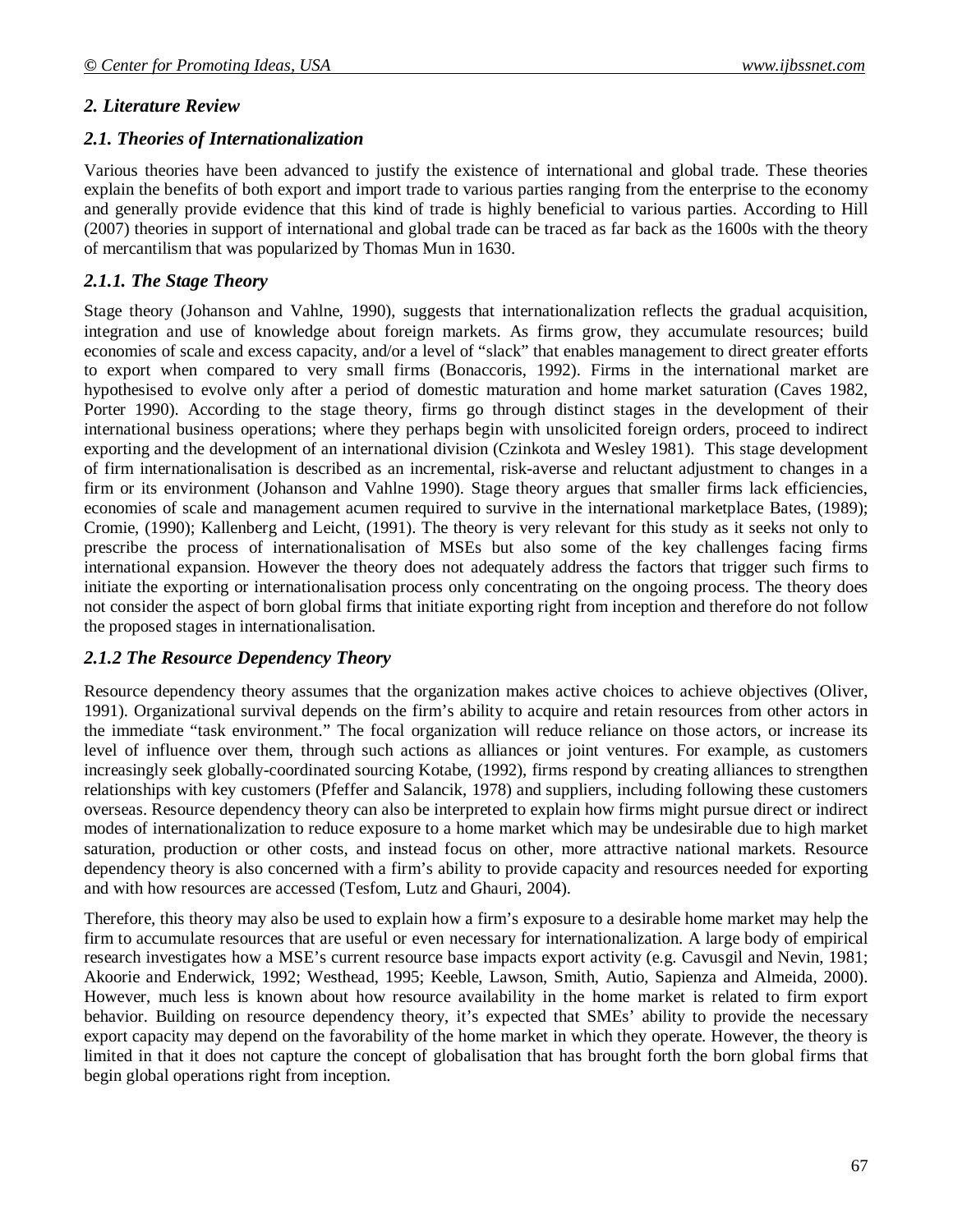### *2.1.3. Theoretical Foundations of MSE Export Development*

This study though based on the above theories of internationalization and globalization, has adopted the stage theory and the factor proportions theory. The stage theory identifies the possession of exclusive information on foreign markets by managers; need to gain economies of scale, the need to utilize excess production capacity, saturation in the domestic markets and receipt of unsolicited orders as key factors influencing the MSEs decision to initiate export market participation. The factor proportions theory indentifies encouragement by external agents, government export oriented incentives and the conditions of domestic demand conditions as key factors influencing MSEs decision to initiate export market participation. In comparison to large multinational firms, Micro and Small Enterprises (MSEs) are typically regarded as resource-constrained, lacking the capacity to exploit international market opportunities for their goods and services (Reynolds, 1997; OECD, 2000). They lack the skills, power, knowledge and resources to operate viably in international markets (Coviello, 1999; Knight, 2000: Hollenstein, 2005). Despite liabilities of newness, small size, and foreignness, an increasing number of MSEs seeking export marketing are constrained by the transaction costs of doing business abroad (e.g. costs associated with delivering goods or services to international customers) which are particularly cumbersome (Zacharakis, 1998). However these costs have been reduced due to technological advances in telecommunication, information technologies and transportation (OECD, 2000).

### **2***.2 Empirical Review*

### *2.2.1. Internal-Proactive Factors*

Managerial attitude exerts a major influence in determining the exporting activities of firms. In particular, a positive interest and desire to export may be exhibited by decision makers which can be augmented by the firm's wish to harness the skills of an export-minded manager or better utilize management resources (Reid, 1981; Ogram, 1982; Diamantopoulos and Schlegelmilch, 1990; Sullivan and Bauerschmidt, 1990; Samiee *et al.,* 1993). These export stimuli may also concern the ambitions of decision makers for greater sales (Jaffe *et al.,* 1988; Leonidou, 1988; Rabino, 1980; Weaver and Pak, 1990), growth (Brooks and Rosson, 1982; Leonidou, 1988; Sullivan and Bauerschmidt, 1990; Wiedersheim-Paul et al., 1978) and profit (Johnston and Czinkota, 1982; Ogram, 1982) arising from exporting activities. Competitive elements similarly provide ingredients to influence initial export participation such as the offer of a product with unique qualities or one which requires only slight modification for the export market (Johnston and Czinkota, 1982; Kothari and Austin, 1989; Tesar and Tarleton, 1982). Furthermore, firm advantages in research and development (Jaffe *et al,* 1988; Sullivan and Bauerschmidt, 1990; Wiedersheim-Paul *et al.,* 1978), marketing (Johnston and Czinkota, 1982; Karafakioglu, 1986; Tesar and Tarleton, 1982) and finance (Jaffe *et al*., 1985; Kothari and Austin, 1989; Tesar and Tarleton, 1982) may stimulate an interest in developing a market development strategy of exporting. On the basis that scale economies exist in production, marketing and distribution, the market expansion afforded by exporting can result in a decrease in unit costs of production which may act as a catalyst in initiating exporting activities (Joynt, 1982; Ogram, 1982; Pavord and Bogart, 1975).

#### *2.2.2. Internal-Reactive Factors*

Due to the size disadvantage of MSEs, they seek strategies of expanding the customer base and hence gain the benefits of economies of scale through exporting. By expanding its customer base, it will most likely reduce the total risk and dependence on any one market, suggesting that exporting may be perceived as a viable market development strategy (Jaffe and Pasternak, 1994; Ogram, 1982; Pavord and Bogart, 1975). Certain industries encounter a seasonal demand cycle for products which may stimulate exploration of foreign market export opportunities to offset the effects of seasonality (Joynt, 1982; Simpson and Kujawa, 1974; Wiedersheim-Paul *et al*., 1978). The desire to harness unused resource capacity in firms (Diamantopoulos and Schlegelmilch, 1990; Ghauri and Kumar, 1989; Kaynak, 1992; Kaynak and Stevenson, 1982; Leonidou, 1988; Roux, 1977) and the accumulation of unsold stock due to overproduction (Brooks and Rosson, 1982; Jaffe *et al*., 1988; Kothari and Austin, 1989; Leonidou, 1988; Rabino, 1980) will also tend to stimulate further the search for expansion opportunities via export participation.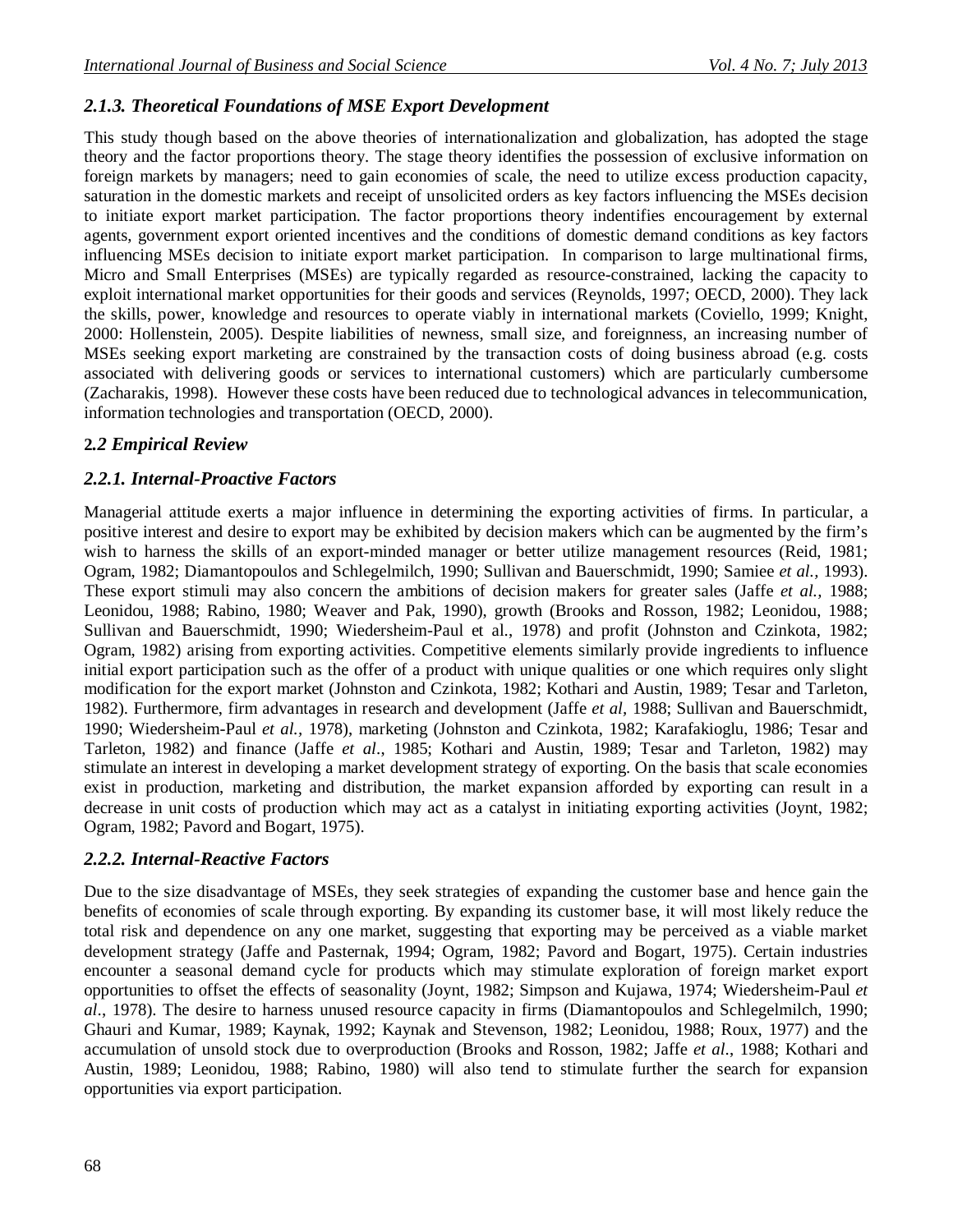



*Source: Adopted from Ibeh et al (2008) and modified by the Researcher, (2011)*

From figure 2.1, there four broad category of determinants of initial export market participation. The Internal Proactive factors includes need to Achieve economies of scale, Special management interest in export market operations, firms possessing a competitive advantage they need to exploit in the export market, need to exploit potential for extra growth and Production of goods with unique qualities. The Internal Reactive factors includes need to dispose accumulated orders, need to Utilize excess production capacity and need to Maintain sales of seasonal product. The dependent variable, initial export market participation is conceptualized in terms of the extent to which the MSE managers are influenced by the independent variables to initiate export marketing. To measure extent of export market participation, the study looked at the volume of the firms products exported, the frequency at which the firm exports their products, the percentage of firms products exported and the percentage of the firms total sales revenue accounted for by exports. Literature also identifies some organizational characteristics of the firm that might impact how the initial export market participation factors are interpreted and eventually manifest themselves into exporting (Williams 2008). The three most common organizational factors indentified are the age of the firm, the size of the firm and the stage of internationalization.

#### *Research Methodology*

### *3.1. Research Design*

This study adopted a combination of explanatory and descriptive research designs of a cross-sectional research design. According to Sunders *et al* (2007) explanatory research design seeks to establish a casual relationship between variables. Guided by the objectives, this study made use of multiple regression analysis to develop a selfweighting estimation equation which helped to predict values for a dependent variable from the values for several independent variables (Cooper and Schindler 2003). The study sought to predict initial export market participation as the dependent variable, on the basis of internal proactive factors, internal reactive factors, as the independent variables. The study adopted the following multiple regression equation:

Yi=β0+β<sub>1</sub>X<sub>1</sub>+ β<sub>2</sub>X<sub>2</sub> + β<sub>4</sub>D<sub>S</sub>+ β<sub>4</sub>D<sub>A</sub> +ε

 $Y =$  initial export market participation: the dependent variable.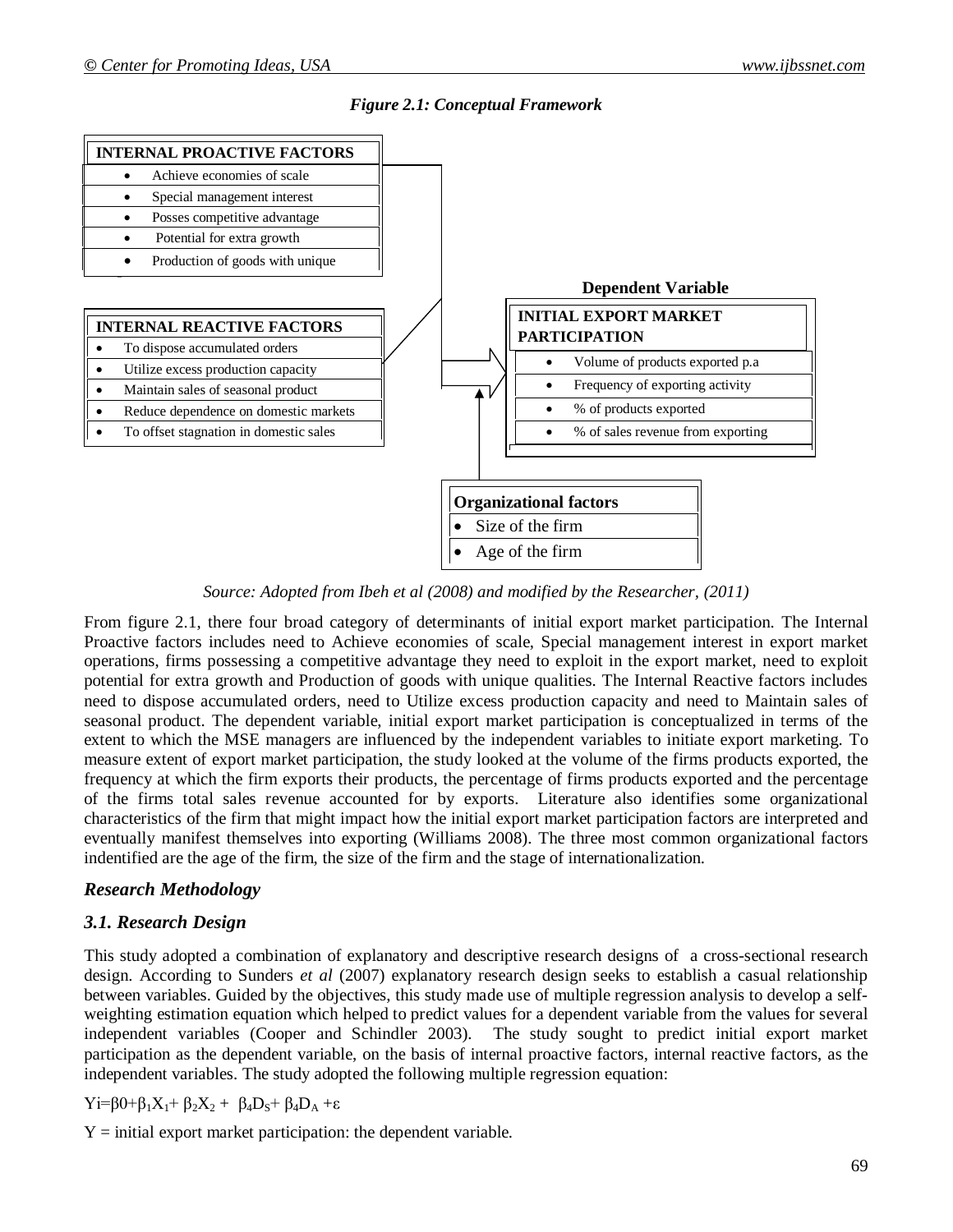$β0 =$  is the Y intercept/constant.

 $\beta_1$  –  $\beta_6$  = coefficient of regression which measures how strong each independent variable influence the dependent variable i.e. initial export market participation.

 $X_1$  = is the Internal Proactive factors

 $X_2$  = is the Internal Reactive factors

 $D<sub>S</sub>$  = the dummy variable for the size of the firm where 1=small and 0=micro enterprise

 $D_A$  = the dummy variable for age of the firm where 1 = below and including two years and 0 = above two years.

 $\varepsilon$  = the error term

### *3.2. Definition and Measurement of Variables*

*Table 3.1 Operationalization and Measurement of Variables*

| Category  | Variable         | Operationalization              | Measure                                         | Hypothesized Direction Of |
|-----------|------------------|---------------------------------|-------------------------------------------------|---------------------------|
|           | Definition       |                                 |                                                 | Independent Variable      |
| Dependent | Initial export   | Effort made by MSEs to Initiate | Volume of products exported, frequency of       | None                      |
| variable  | market           | export market participation     | exporting, % of products exported and % of      |                           |
|           | participation    |                                 | total sales revenue from exporting              |                           |
|           |                  |                                 | Independent Variables                           |                           |
| Internal  | Economies of     | Desire to achieve economies of  | Extent to which need to achieve economies of    | Negative                  |
| Proactive | scale            | scale by initiating export      | scale influence management decision on 1-5      |                           |
| Factors   |                  | participation                   | scale                                           |                           |
|           | Special          | Special management interest in  | Extent to which special management interest     | Negative                  |
|           | management       | export marketing                | on export marketing influence management        |                           |
|           | interest         |                                 | decision on 1-5 scale                           |                           |
|           | Competitive      | Posses competitive advantage    | Extent to which possession of competitive       | Negative                  |
|           | advantage        | that can be exploited by        | advantage influence management decision on      |                           |
|           |                  | initiating export participation | 1-5 scale                                       |                           |
|           | Potential for    | Desire to exploit potential for | Extent to which need to exploit potential for   | Negative                  |
|           | extra growth     | extra growth from exporting     | extra growth influence management decision      |                           |
|           |                  |                                 | on 1-5 scale                                    |                           |
|           | Products with    | Desire to take advantage of     | Extent to which production of products with     | Negative                  |
|           | unique qualities | Production of products with     | unique qualities influence management           |                           |
|           |                  | unique qualities by initiating  | decision on 1-5 scale                           |                           |
|           |                  | export participation            |                                                 |                           |
| Internal  | Accumulated      | Need to dispose accumulated     | Degree to which need to dispose accumulated     | Negative                  |
| Reactive  | orders           | orders by expanding export      | orders influence management decision on 1-5     |                           |
| Factors   |                  | participation                   | scale                                           |                           |
|           | Excess capacity  | Utilize excess capacity by      | Extent to which need to utilize excess capacity | Negative                  |
|           |                  | participating in the export     | influence management decision on 1-5 scale      |                           |
|           |                  | market                          |                                                 |                           |
|           | Seasonal         | Need to Maintain sales of       | Extent to which need to maintain sales for      | Negative                  |
|           | products         | seasonal products by export     | seasonal products influence management          |                           |
|           |                  | participation                   | decision on 1-5 scale                           |                           |
|           | Dependence on    | Desire to reduce dependence     | Extent to which need to reduce dependency on    | Negative                  |
|           | domestic markets | on domestic markets by          | domestic market influence management            |                           |
|           |                  | initiating export participation | decision                                        |                           |
|           | Stagnation in    | Need to Offset stagnation in    | Extent to which need to offset stagnation in    | Negative                  |
|           | domestic sales   | domestic sales through export   | domestic market influence management            |                           |
|           |                  | participation                   | decision on 1-5 scale                           |                           |

### *3.3. Target Population and Sampling*

The target population for this study was MSEs in the Commercial Craft sector in Kenya, particularly those actively involved in the export business. There are 140 MSEs in the commercial craft sector in Kenya that meet the above requirements (RoK, 2003). Due to geographical dispersion of the said MSEs, the study categorized them into four zones This is summarized in table 3.2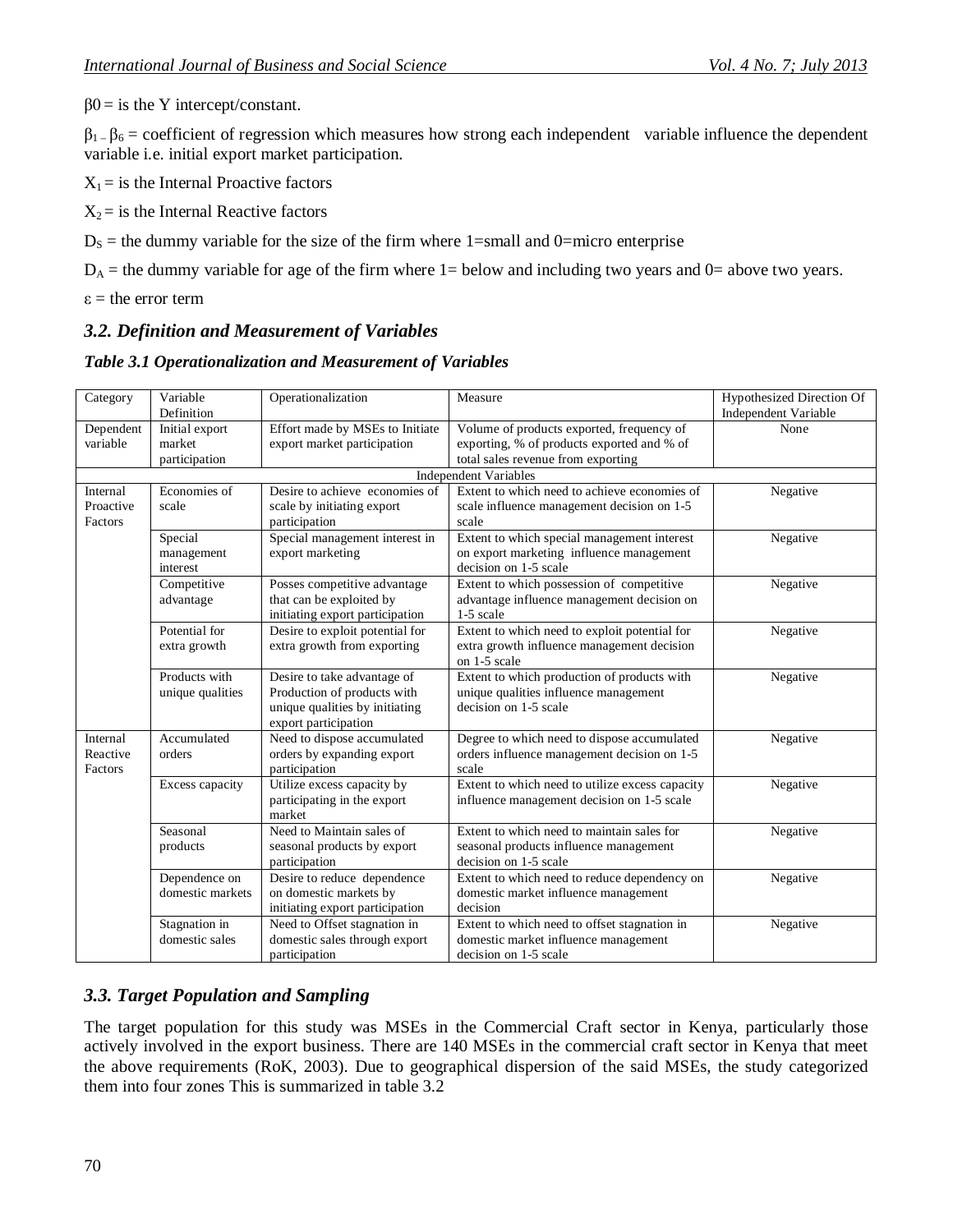| ZONE                       | <b>POPULATION PROPORTION</b> | <b>PERCENTAGE</b> |
|----------------------------|------------------------------|-------------------|
| Zone 1 (Nairobi, Kikuyu)   | 116                          | 83%               |
| Zone 2 (Nakuru & Kisii)    | h                            | 4.3%              |
| Zone3 (Machakos & Makueni) |                              | 3.7%              |
| Zone 4 (Coastal Region)    | 13                           | 9%                |
| <b>TOTAL</b>               | 140                          | 100%              |

*Table 3.2: Target Population*

#### *Source: EPC (2010)*

The study purposively sampled zone one, with 116 MSEs due to its high concentration of these enterprises and used primary data that was collected by use of both closed and open ended questionnaire.

### *3.4. Reliability and Validity Tests for the Data Collection Instrument*

Cronbach's alpha was used as a measure of internal consistency. Cronbach's Alpha is a reliability coefficient that indicates how well items in a set are positively correlated to one another (Sekaran 2003).

| Variables                  | Number of items | Cronbach Alpha Values |
|----------------------------|-----------------|-----------------------|
| Internal-Proactive Factors |                 | 0.8931                |
| Internal-Reactive Factors  |                 | 0.7437                |

### *(Field Data, 2012)*

As shown in table 3.3 Cronbach alpha values for all the variables; internal-proactive factors and internal-reactive factors, were greater than 0.7. From these findings it can be concluded that the constructs measured had the adequate reliability for the subsequent stages of analysis since all the Cronbach Alpha values were greater than 0.7. A pilot test was carried out with five MSEs to test the data collection instruments before the main survey. The five MSEs were conveniently selected from Wamunyu handcraft society in Machakos County and were not included in the final sample. The pilot-test was used to enable the researcher check the validity of the instruments of data collection. Pilot testing also enabled the researcher estimate with some accuracy the average completion time. Feedback was used to improve the data collection instruments by eliminating any ambiguities and inadequate terms.

### *3.5. Data Analysis and Reporting*

Due to the large number of variables that were hypothesized to influence initial export market participation, the study made use of exploratory factor analysis procedure, which is considered appropriate for data reduction and identification of underlying structure amongst variables (Hair, *et al.,* 1998). The researcher made use of mean and multiple regression analysis with the aid of the Statistical Package for Social Sciences (SPSS). The open ended questions were analyzed qualitatively by grouping common themes together and drawing inferences from the findings.

### *Research Findings*

### *4. 1. Analysis of Response Rate and Descriptive Statistics*

### *4.1.1. Response Rate*

Out of the 116 participants targeted, a total of 102 questionnaires properly filled and usable questionnaires were returned. This represented 87.93% response rate that is the basis of the analysis and the findings presented in this chapter.

### *4.1.2. Level of export market participation*

### *a. Mode of exporting used*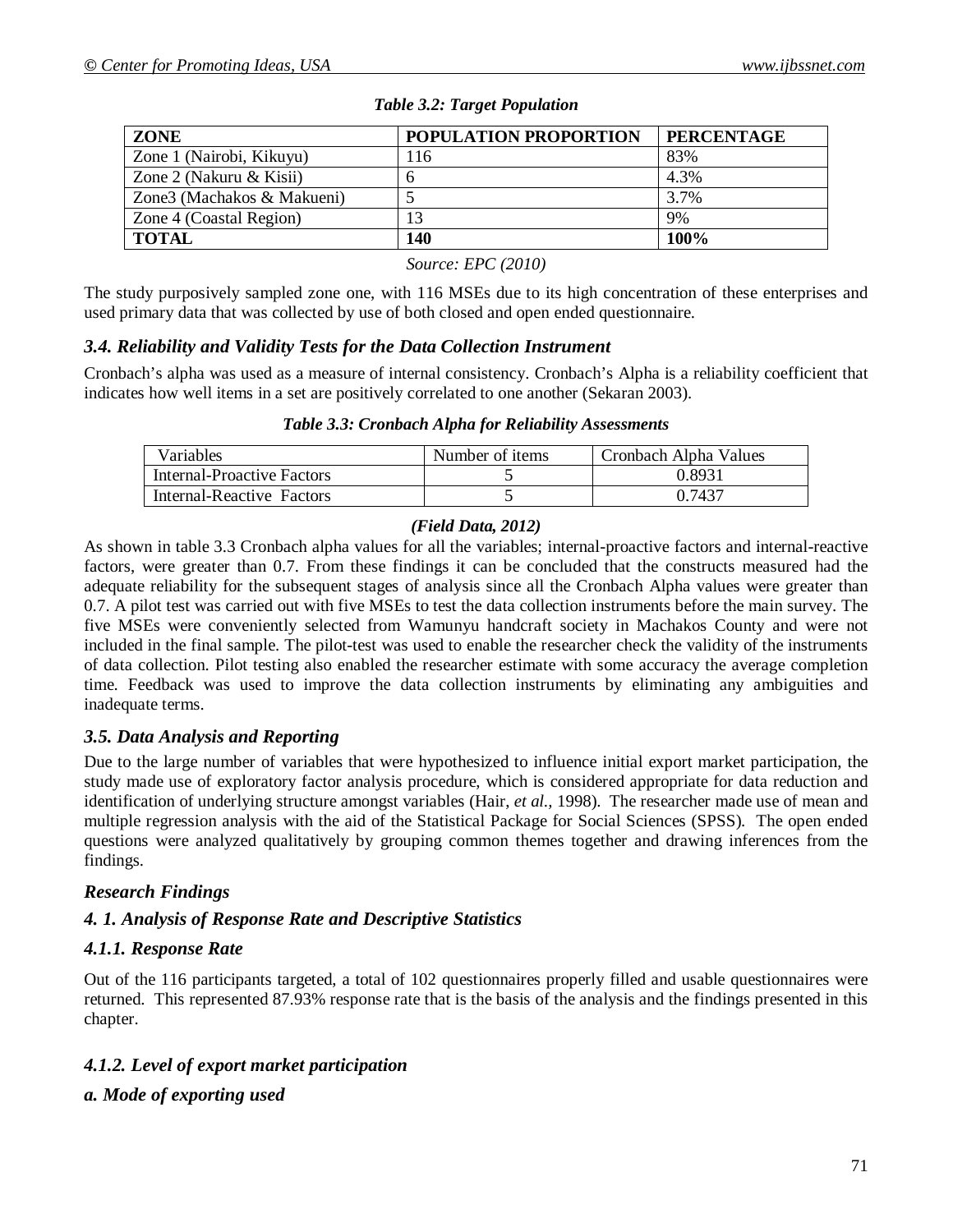The study sought to establish the mode of exporting that was used by the MSEs in the commercial craft sector. This is important to ascertain the level of commitment in export market participation among the sampled MSEs. The study findings are shown in table 4.2

|                        | <b>Frequency</b> | <b>Percent</b> | <b>Valid Percent</b> |
|------------------------|------------------|----------------|----------------------|
| Direct exporting       |                  | 26.5           | 26.5                 |
| Domestic export agents | 59               | 57.8           | 57.8                 |
| Foreign export agents  |                  | 14.7           | 14.7                 |
| Others                 |                  | 1.0            | 1.0                  |
| <b>Total</b>           | 102              | 100.0          | <b>100.0</b>         |

|  | Table 4.2: Mode of Exporting |
|--|------------------------------|
|  |                              |

#### *Source: Researcher (2012)*

As shown in Table 4.2, majority of the respondents (57.8%) export by use of domestic export agents, 26.5% export directly while 14.7% export via foreign export agents with only 1% using other mode of exporting. From the study, the results revealed that the most commonly used mode of exporting was domestic export agents. Cumulatively, indirect exporting via independent domestic and foreign export agents accounts for 72.55 of the export method used by all the sampled MSEs. This supports the arguments of Cateora, *et al,* (2011) that small firms initiate export participation using independent intermediaries to reduce export risk and cost.

#### *4.1.3. Level of Exports Market Participation in the Companies*

Different companies have different ways in which they participate in their exports. To ascertain the level of exports market participation by different MSEs in the commercial craft sector, the study investigated the propitiation total product sales accounted for by exporting. The study findings are in table 4.3

|                                 | Frequency |       | Percent   Valid Percent |
|---------------------------------|-----------|-------|-------------------------|
| 75% of the product are exported | 24        | 23.5  | 23.5                    |
| 50% of the product are exported | 30        | 29.4  | 29.4                    |
| 25% of the product are exported | 48        | 47.1  | 47 1                    |
| <b>Total</b>                    | 102       | 100.0 | 100 O                   |

#### *Table 4.3: Proportion of products exported*

#### *Source: Researcher (2012)*

As depicted in Table 4.3, majority of the MSEs studied (47.1%) exported 25% of their products, while 29.4% and 23.5% reported to export 50% and 75% of their products respectively. These findings imply that majority of the MSEs in the commercial craft sector studied exporting accounted for 25% of their product sales. However, as noted earlier, the low proportion of exporting reported could be as a result of many firms exporting indirectly therefore not being accurately accounted for directly (RoK 2003). The study operationalized the level of export market participation on the basis of the degree of firms' dependence on export activity as expressed by the proportion of total sales exported (Diamantopoulos and Inglis 1988).

#### *4.2. Internal Proactive Factors*

Descriptive analysis of the 20 studied factors produced a preliminary indication of the respondents' perception of the effects of the explored determinants of export market participation on their decision to initiate export participation. The first specific objective of the study was to determine the effect of internal-proactive factors on initial export market participation among MSEs in the commercial craft sector in Kenya. There were five internalproactive factors investigated in the study which are: the need to achieve economies of scale, special management interest in exporting, possession of competitive advantage, need to exploit potential growth and production of goods with unique qualities.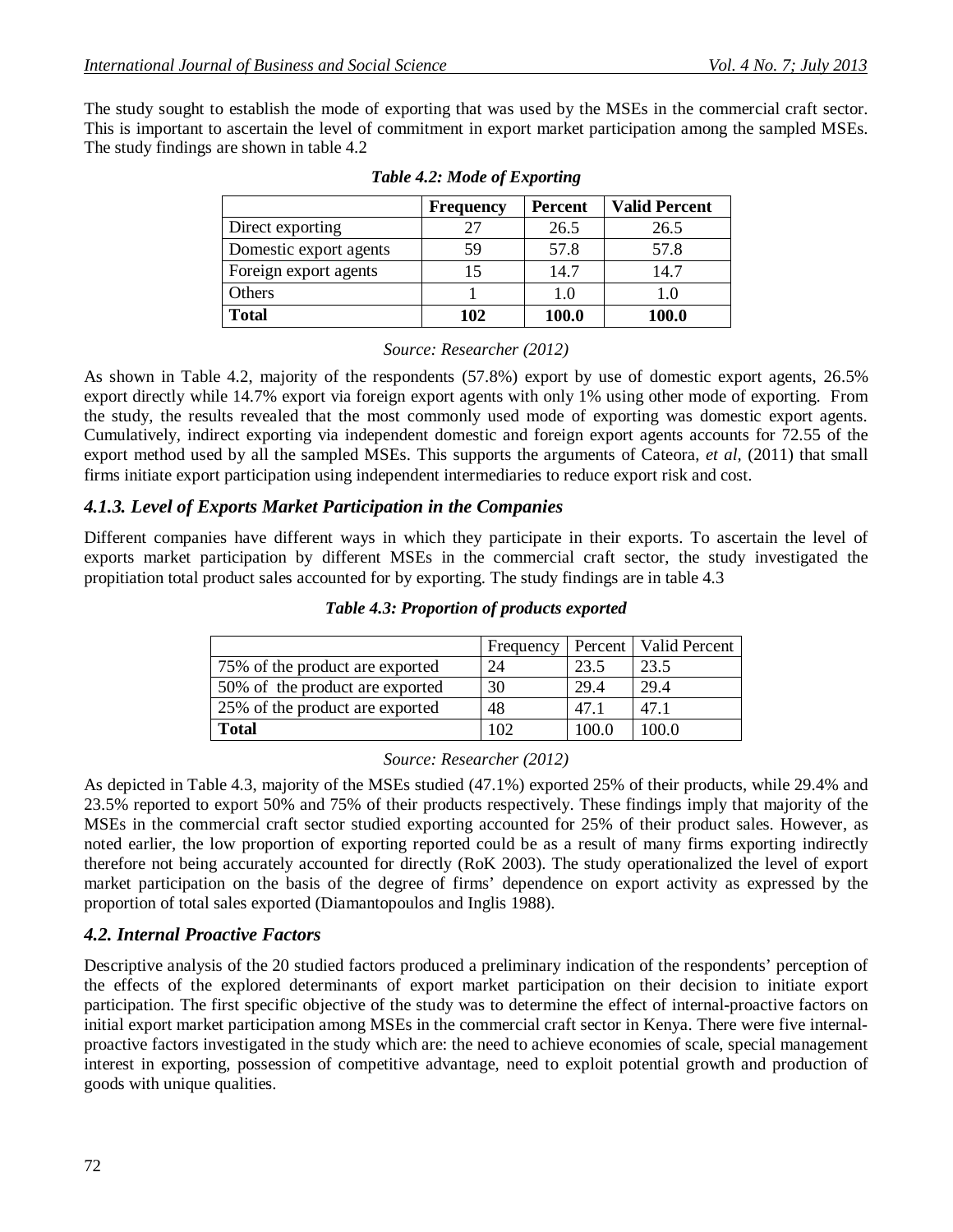| <b>Factors</b>                                  | N   | <b>Mean</b> | <b>Std. Deviation</b> |
|-------------------------------------------------|-----|-------------|-----------------------|
| Production of goods with unique qualities       | 102 | 4.25        | .801                  |
| Need to achieve economic of scale               | 102 | 4.08        | .972                  |
| Need to exploit potential growth                | 102 | 4.02        | .879                  |
| Possession of competitive advantage             | 102 | 3.26        | 1.107                 |
| Special management interest in export marketing | 102 | 2.74        | .770                  |
| Valid N (listwise)                              | 102 |             |                       |

| Table 4.5: Descriptive statistics on Internal-Proactive factors |  |  |
|-----------------------------------------------------------------|--|--|
|                                                                 |  |  |

### *Source: Researcher (2012)*

From table 4.5, production of goods with unique qualities, the need to achieve economies of scale and the need to exploit potential for growth registered very high mean of 4.25, 4.08 and 4.02 respectively from a 5 point likert scale. This indicates that majority of the MSEs in the commercial craft sector studied felt that the above factors greatly influenced decision to initiate export market participation. Possession of competitive advantage had a mean of 3.26 while special management interest in export marketing had a mean of 2.74 indicating they influenced the MSEs decision to initiate export market participation to some extent. These findings are in supports the findings of Leonidou (1995) who ranked need to achieve economies of skills, Leonidou (1998), Katsiekeas and Piercy (1993) Jain and Kapoor (1996) need to exploit potential for extra growth and Leonidou (2007) need to benefit from production of unique products has having high influence on firms initial export market participation.

### *4.3. Internal Reactive Factors*

The second specific objective of the study was to determine the effect of internal-reactive factors on initial export market participation among MSEs in the commercial craft sector in Kenya. There are five internal-reactive factors investigated in the study namely: to dispose off accumulated orders, to utilize excess production capacity, to maintain sales of seasonal products, to reduce dependence on domestic markets and to offset stagnation in domestic sales. The study findings are shown in table 4.6

| Factors                                         | N   | <b>Mean</b> | <b>Std. Deviation</b> |
|-------------------------------------------------|-----|-------------|-----------------------|
| Need to dispose off accumulated orders          | 102 | 2.73        | 1.026                 |
| Need to utilize excess production capacity      | 102 | 2.69        | 1.024                 |
| Need to offset stagnation in domestic sales     | 102 | 2.67        | .916                  |
| Need to reduce dependence on domestic market    | 102 | 2.55        | 1.011                 |
| Need to maintain sales during low demand season | 102 | 2.50        | .920                  |
| Valid N (listwise)                              | 102 |             |                       |

*Table 4.6: Descriptive statistics on Internal-Reactive factors*

Source: Researcher (2012)

The findings in Table 4.6 show the respondents perception of the effects of various internal reactive factors in relation to their influence in the decisions made by the respondents on the initiation of export market participation. In a five 5 point likert scale, the need to dispose accumulated orders had 2.73, the need to utilize excess production capacity 2.69, need to offset stagnation in domestic sales 2.67, Need to reduce dependence on domestic market 2.55 while need to maintain sales during low demand season 2.50. This implies that generally, the studied MSES in the commercial craft sector in Kenya ranked the effect of internal reactive factor to have little influence on their decision to initiate export market participation. This is in support to a number of finding of Katsikeas and Piercy, (1993), Jain and Kapoor (1996), and Leonidou (2007) that found out that internal reactive factors have little influence on the firms decision to initiate export market participation.

#### *4.4. Factor Analysis*

To further assess the study proposition, a factor analysis procedure was utilized to enable determination of underlying dimensions of variables (Kline, 2000). Factor analysis with varimax rotation was conducted using SPSS package to detect the factor structure in the observed variables.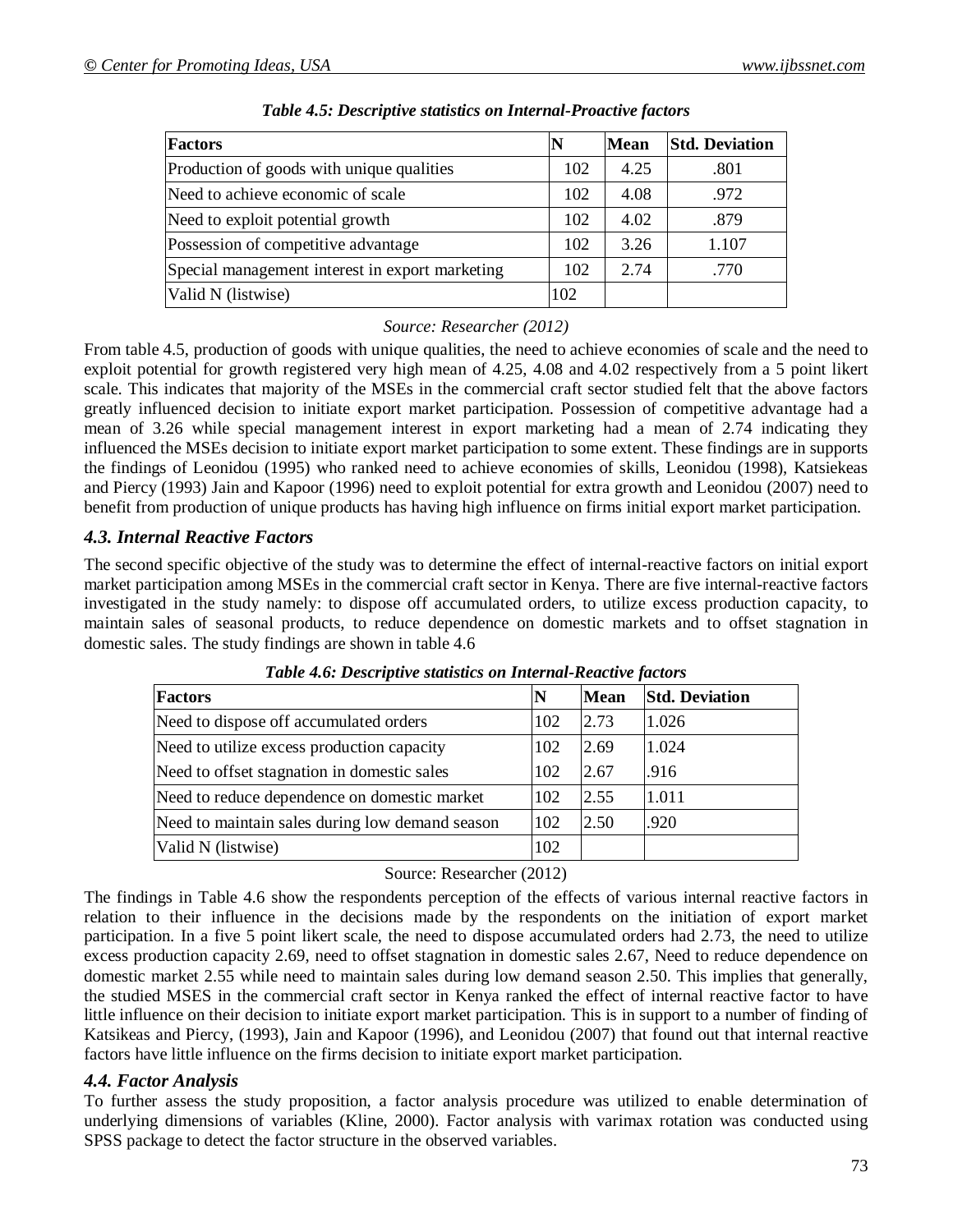It was used to identify and reduced the number of factors from a large number of measured variables. The factors which did not meet the minimum loading threshold (that is; 0.3) were eliminated on the factor structure. The initial statistics from the exploratory factor analysis (EFA) based on the principal component analysis method were used to draw a scree plot. This indicated a clear change in the steepness of the curve for all the components as shown in figure 4.1.



### *Figure 4.3: Scree Plot Source: Researcher (2012)*

The scree test method for the selection of an appropriate number of components for extraction of factors is generally considered to be the most suitable technique (Kline, 2000). The scree plot in figure 4.3 shows that five components out of the 20 items were extracted with eigenvalues greater than 1.00. However to further validate this the a principal component analysis was carried out and the results of the extraction and initial Eigenvalues are presented in table 4.9.

| Component      |              | <b>Initial Eigenvalues</b> |                     |  |  |  |
|----------------|--------------|----------------------------|---------------------|--|--|--|
|                | <b>Total</b> | % of Variance              | <b>Cumulative %</b> |  |  |  |
| 1              | 5.117        | 25.587                     | 25.587              |  |  |  |
| $\overline{2}$ | 2.674        | 13.371                     | 38.958              |  |  |  |
| 3              | 1.851        | 9.257                      | 48.215              |  |  |  |
| $\overline{4}$ | 1.432        | 7.162                      | 55.377              |  |  |  |
| 5              | 1.268        | 6.342                      | 61.720              |  |  |  |
| 6              | .934         | 4.671                      | 66.391              |  |  |  |
| 7              | .868         | 4.342                      | 70.732              |  |  |  |
| 8              | .858         | 4.290                      | 75.022              |  |  |  |
| 9              | .678         | 3.391                      | 78.413              |  |  |  |
| 10             | .654         | 3.271                      | 81.685              |  |  |  |
| 11             | .612         | 3.062                      | 84.747              |  |  |  |
| 12             | .501         | 2.506                      | 87.253              |  |  |  |
| 13             | .470         | 2.348                      | 89.602              |  |  |  |
| 14             | .444         | 2.221                      | 91.823              |  |  |  |
| 15             | .337         | 1.684                      | 93.506              |  |  |  |
| 16             | .312         | 1.560                      | 95.067              |  |  |  |
| 17             | .292         | 1.459                      | 96.525              |  |  |  |
| 18             | .255         | 1.277                      | 97.802              |  |  |  |
| 19             | .243         | 1.217                      | 99.020              |  |  |  |
| 20             | .196         | .980                       | 100.000             |  |  |  |

*Table 4.9: Total Variance Explained*

*Extraction Method: Principal Component Analysis. Source: Researcher (2012)*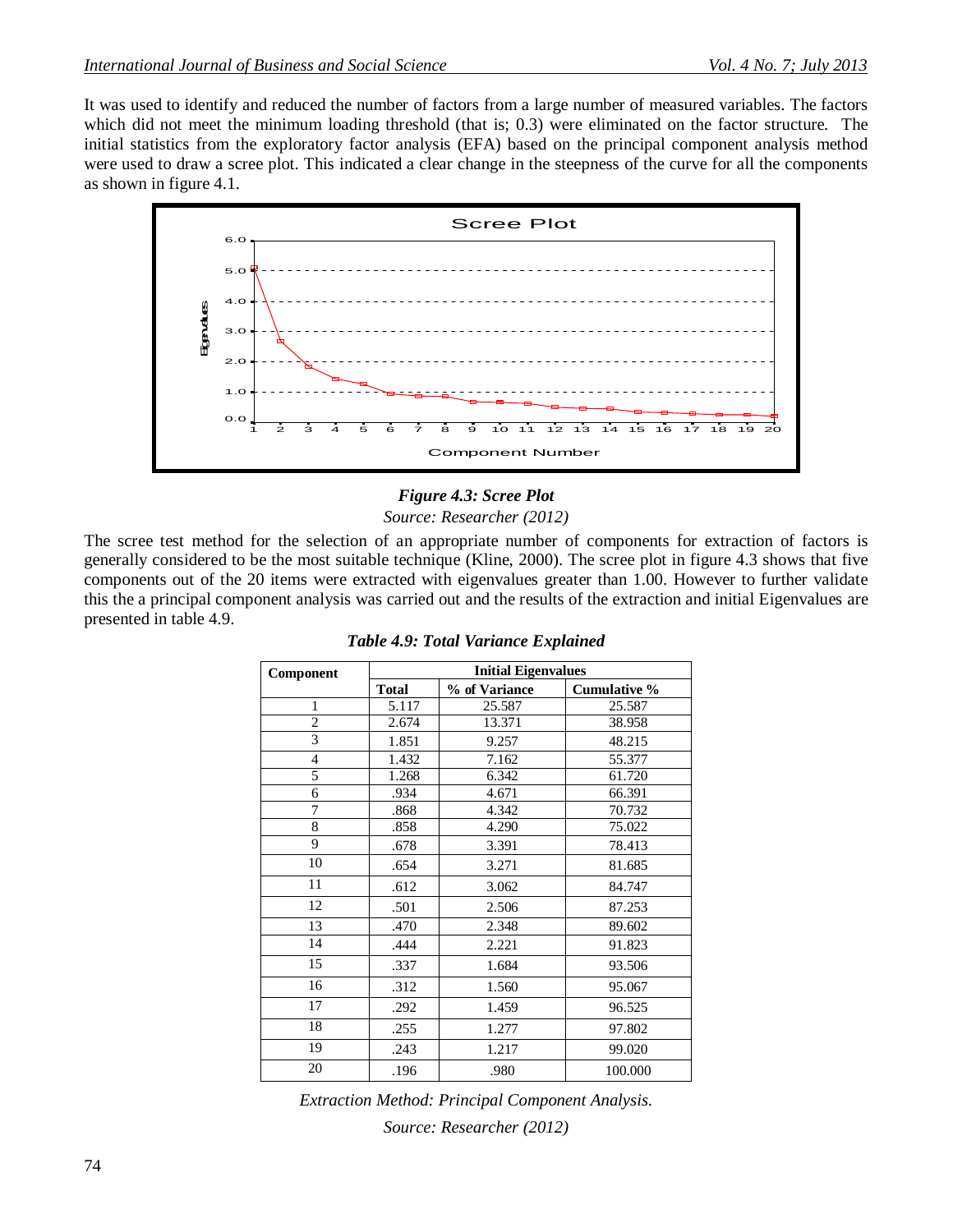From the scree plot graph figure 4.3 above and the table of total variance explained five components out of the 20 items were extracted with eigen values greater than 1.00, accounting for 61.72% of the cumulative total item variance as shown in table 4. However, to determine the minimum loading necessary to include an item in its respective construct, Hair et al. (1995) suggests that variables with loadings greater than 0.3 are considered significant; loadings greater than 0.4, more important. In this study, only variables with factor loadings of 0.30 or higher were considered since they were considered significant. The results of principal components extraction are shown in the component matrix table 4.10.

The findings in table 4.10 show that loading factors for five factors namely; Need to reduce dependence on domestic market, encouragement by external agents like EPC, identification of better opportunities abroad, intense competitor in the domestic market and prevalence of favourable foreign exchange rates were not significant since their loading as the first component did not meet the minimum loading threshold of 0.3. This implies that; the need to reduce dependence on domestic market, encouragement by external agents, identification of better opportunities abroad, intense competitor in the domestic market and prevalence of favourable foreign exchange rates did not have any significant influence on the initial export participation by MSEs hence they were therefore eliminated in the subsequent statistical analysis.

|                                                                      | <b>Components</b> |                |                         |                         |         |
|----------------------------------------------------------------------|-------------------|----------------|-------------------------|-------------------------|---------|
| <b>Factors</b>                                                       | $\mathbf{1}$      | $\overline{2}$ | $\overline{\mathbf{3}}$ | $\overline{\mathbf{4}}$ | 5       |
| Need to achieve economic of scale                                    | .659              | .066           | .202                    | .204                    | $-.115$ |
| Special management interest in export marketing                      | .518              | $-.081$        | .491                    | .275                    | $-.006$ |
| Possession of competitive advantage                                  | .440              | .368           | .382                    | .084                    | $-.271$ |
| Need to exploit potential growth                                     | .344              | .457           | .065                    | .305                    | $-.306$ |
| Production of goods with unique qualities                            | .475              | .251           | .449                    | $-.266$                 | $-163$  |
| Need to dispose off accumulated orders                               | .693              | .123           | .135                    | $-.098$                 | .190    |
| Need to utilize excess production capacity                           | .441              | .529           | .056                    | .135                    | .014    |
| Need to maintain sales during low demand season                      | .659              | .124           | .163                    | $-.307$                 | .039    |
| Need to reduce dependence on domestic market                         | .290              | .667           | $-.265$                 | $-.328$                 | .133    |
| Need to offset stagnation in domestic sales                          | .481              | .534           | $-.183$                 | $-.238$                 | $-.037$ |
| Encouragement by external agents like EPC                            | .133              | .047           | .608                    | $-.348$                 | .378    |
| Identification of better opportunities abroad                        | .087              | .448           | .385                    | .164                    | $-.349$ |
| Possession of exclusive information on foreign<br>market             | .758              | .367           | .107                    | .020                    | $-.088$ |
| of<br>Provision<br>government<br>orientation<br>export<br>incentives | .504              | $-.165$        | .415                    | $-.294$                 | .301    |
| Receipt of order from foreign trade affairs or<br>mission            | .638              | $-.250$        | .413                    | .308                    | $-.115$ |
| Initiation of export by domestic competitors                         | .553              | .119           | .079                    | .345                    | .509    |
| Intense competitor in the domestic market                            | .023              | .495           | $-.029$                 | .453                    | .585    |
| Prevalence of favourable foreign exchange<br>rates                   |                   | .683           | $-.188$                 | .058                    | .066    |
| Receipt of unsolicited orders from abroad                            | .727              | $-.201$        | .179                    | .330                    | .143    |
| Shrinkage of domestic market                                         | .578              | .152           | .348                    | $-.300$                 | .053    |

 Extraction Method: Principal Component Analysis. Rotation Method: Varimax with Kaiser Normalization.

5-components extracted.

Source: Researcher (2012)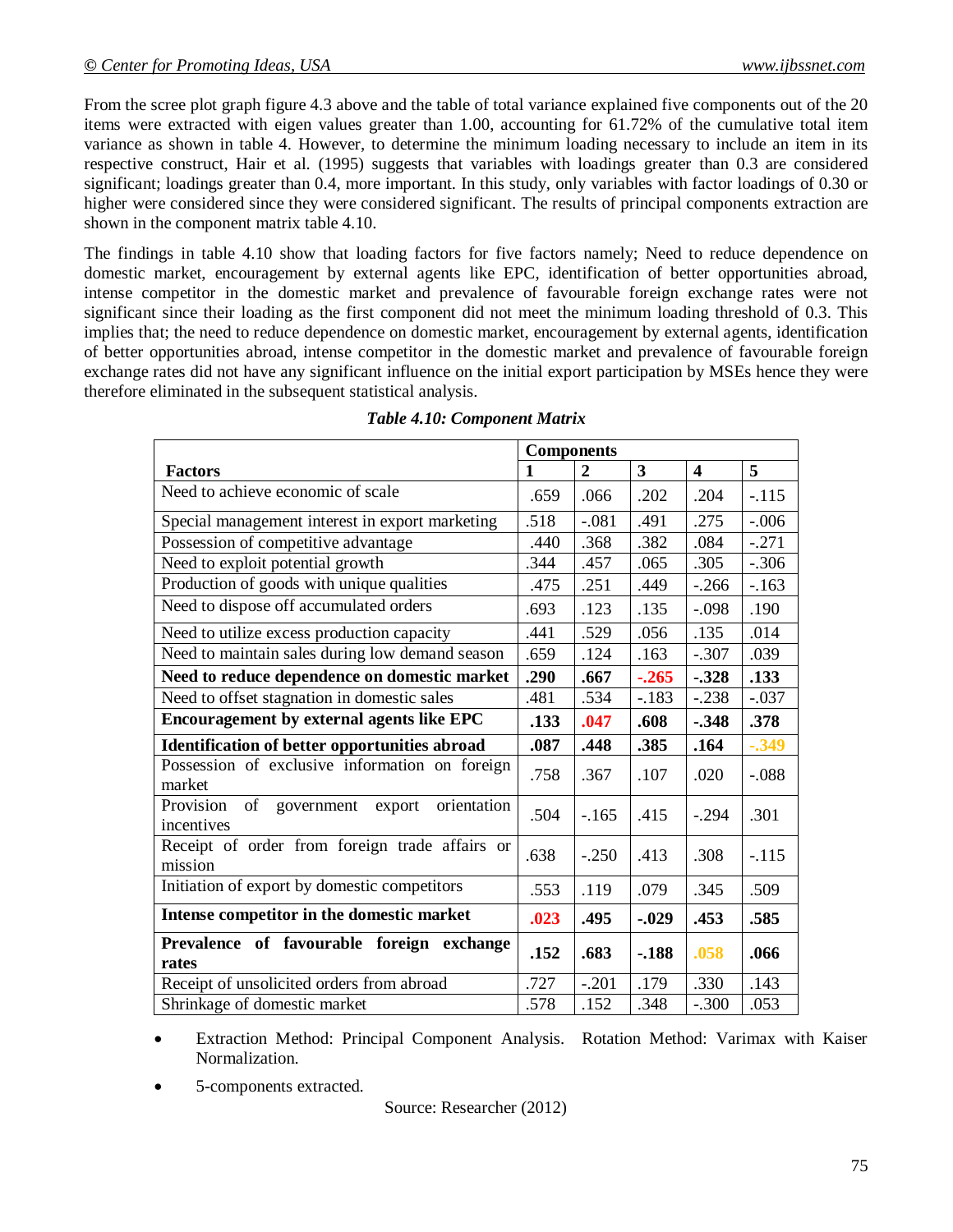# *4.5. Regression Analysis Results and Test Hypothesis*

### *4.5.1. Internal-Proactive Factors*

The first objective of the study was to determine the effect of internal-proactive factors on initial export market participation among MSEs in the commercial craft sector in Kenya. In order to determine the effect of internalproactive factors on initial export market participation among MSEs, a Spearman's Rho Correlation Analysis was conducted. A Spearman Correlation Test was performed whereby the correlation coefficient was computed. A correlation coefficient ranges from  $-1$  to  $+1$  (George and Mallery, 2003). The sign of the correlation coefficient indicates the direction of the relationship (positive or negative). The absolute value of the correlation coefficient indicates the strength, with larger absolute values indicating stronger relationships. If the significance level (Pvalue) is very small (less than 0.05) then the correlation is significant and the two variables are linearly related. If the significance level is relatively large (greater than 0.05) then the correlation is not significant and the two variables are not linearly related. Even if the correlation between two variables is not significant the variables may be correlated but the relationship is not linear. The Spearman Correlation Analysis/test was therefore computed.

| <b>Internal-Proactive</b><br>components      |                                                                          | <b>Initial Export</b><br><b>Market</b><br>Participation | <b>Deductions</b>        |
|----------------------------------------------|--------------------------------------------------------------------------|---------------------------------------------------------|--------------------------|
| Need to achieve<br>economic of scale         | <b>Correlation Coefficient</b><br>(Spearman's rho)                       | $-.251$                                                 | Negative<br>Relationship |
| Special management<br>interest in export     | Sig. (P-Value) $p$<br><b>Correlation Coefficient</b><br>(Spearman's rho) | .123<br>$-.131$                                         | Negative<br>Relationship |
| marketing                                    | Sig. (P-Value)                                                           | .426                                                    |                          |
| Possession of<br>competitive                 | <b>Correlation Coefficient</b><br>(Spearman's rho)                       | .004                                                    | Positive<br>Relationship |
| advantage                                    | Sig. (P-Value)                                                           | .981                                                    |                          |
| Need to exploit<br>potential growth          | <b>Correlation Coefficient</b><br>(Spearman's rho)                       | .068                                                    | Positive<br>Relationship |
|                                              | Sig. (P-Value)                                                           | .683                                                    |                          |
| Production of goods<br>with unique qualities | <b>Correlation Coefficient</b><br>Spearman's rho                         | .006                                                    | Positive<br>Relationship |
|                                              | Sig. (P-Value)                                                           | .972                                                    |                          |

*Table 4.11: Internal-Proactive Components Versus Initial Export Participation*

#### *Source: Researcher (2012)*

The findings in table 4.11 show a negative correlation coefficient regarding the need to achieve economic of scale  $(r= -0.251, p=.123)$  and special management interest in export marketing  $(r= -0.131; p=.426)$  which are not statistically significant (p>0.05) implying that the need to achieve economic of scale and special management interest in export marketing have a negative correlation with initial export market participation. In addition, the Possession of competitive advantage ( $r=0.004$ ;  $p=.981$ ), need to exploit potential growth ( $r= 0.068$ ;  $p=.683$ ) and production of goods with unique qualities ( $r=0.006$ ;  $p=.972$ ) had a weak positive correlation coefficient implying that they have a positive relationship with initial export market participation. However, the non significant p-value  $(p>0.05)$  of these variables shows a non-linear relationship between them and initial export market participation. The low values for the test statistics (correlation coefficient) indicate that the relationship between the two variables is a fairly weak one.

These findings therefore show that the need to achieve economic of scale and special management interest in export marketing had a negative effect on initial export market participation by MSEs while possession of competitive advantage, need to exploit potential growth and production of goods with unique qualities had a weak positive effect on initial export market participation among MSEs in the commercial craft sector in Kenya.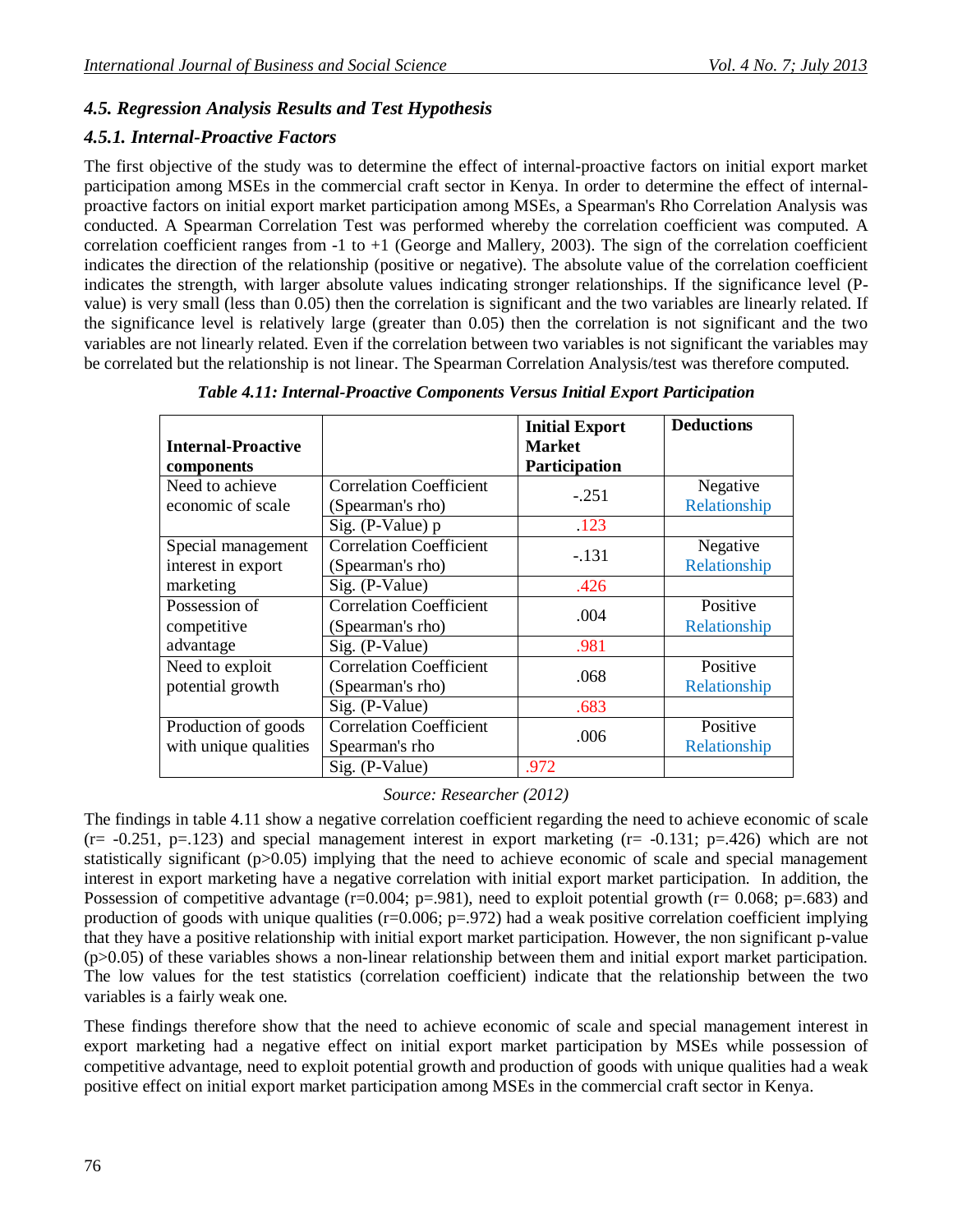#### *4.5.2. Testing of Hypothesis One*

The study sought to establish the relationship between internal-proactive factors and initial export market participation among MSEs in the commercial craft sector in Kenya. To establish this, the null hypothesis that there is no relationship between internal-proactive factors and initial export market participation among MSEs in the commercial craft sector in Kenya was tested against the alternate hypothesis that there is a relationship between internal-proactive factors and initial export market participation among MSEs in the commercial craft sector in Kenya.

|                                 |                                                    | <b>Initial Export</b><br>Market | Internal<br>Proactive | Deductions   |
|---------------------------------|----------------------------------------------------|---------------------------------|-----------------------|--------------|
|                                 |                                                    | Participation                   | Factors               |              |
| <b>Initial Export</b><br>Market | <b>Correlation Coefficient</b><br>(Spearman's rho) | 1.000                           | .258                  | Positive     |
| Participation                   | Sig. (P-Value)                                     |                                 | .011                  | Reject $H_0$ |
| <b>Internal</b>                 | <b>Correlation Coefficient</b>                     | .258                            | 1.000                 | Positive     |
| Proactive<br>Factors            | Sig. (P-Value)                                     | .011                            | ٠                     | Reject $H_0$ |

|  |  | Table 4.12: Testing of Hypothesis One |  |  |  |
|--|--|---------------------------------------|--|--|--|
|--|--|---------------------------------------|--|--|--|

#### Source: Researcher (2012)

The findings in table 4.12 shows a positive correlation coefficient  $(r=0.2580; p=.011)$  which is statistically significant ( $p<0.05$ ). This leads to rejecting the null hypothesis and accepting the alternate hypothesis that there is a relationship between internal-proactive factors and initial export market participation among MSEs in the commercial craft sector in Kenya. This means that on overall, internal-proactive factors are positively related to initial export market participation among MSEs in the commercial craft sector. This further implies that an improvement of internal-proactive factors will result into increased access to export market by MSE in the commercial craft sector. The results are consistent with findings of Ibeh et al (2007) in Nigeria that concluded that initial export market participation of MSEs in developing countries especially in SSA is predominantly influenced by internal proactive factors. The Nigerian study ranked such internal proactive factors as to dispose off accumulated orders, enjoy economies of scale and achieve extra growth among the top five most important determinants of initiating exporting activity. Its noteworthy that past studies done in less developed economies like Leonidou (1988) in Cprus, Kauda and Sorenson (1999) in Ghana and Ibeh et al (2007) in Nigeria all found the internal proactive factors to rank very high in influencing managerial decision to initiate export market participation.

#### *4.5.3. Internal-Reactive Factors*

The second objective sought to establish the influence of internal-reactive factors on initial export market participation among MSEs in the commercial craft sector in Kenya. A Spearman's rho correlation was performed between internal-reactive components and initial export market whereby correlation coefficient was computed as shown in table 4.13. The findings in table 4.13 show a negative correlation coefficient for need to dispose off accumulated orders ( $r = -0.021$ ;  $p = .899$ ) and need to offset stagnation in domestic sales ( $r = -0.115$ ;  $p = .486$ ). In addition, the need to utilize excess production capacity ( $r= 0.153$ ;  $p=.353$ ) and the need to maintain sales during low demand season (r= 0.212; p=.196) had a positive correlation coefficient implying that they have a positive relationship with initial export market participation. However, the non significant p-value  $(p>0.05)$  of these variables shows a non-linear relationship between them and initial export market participation.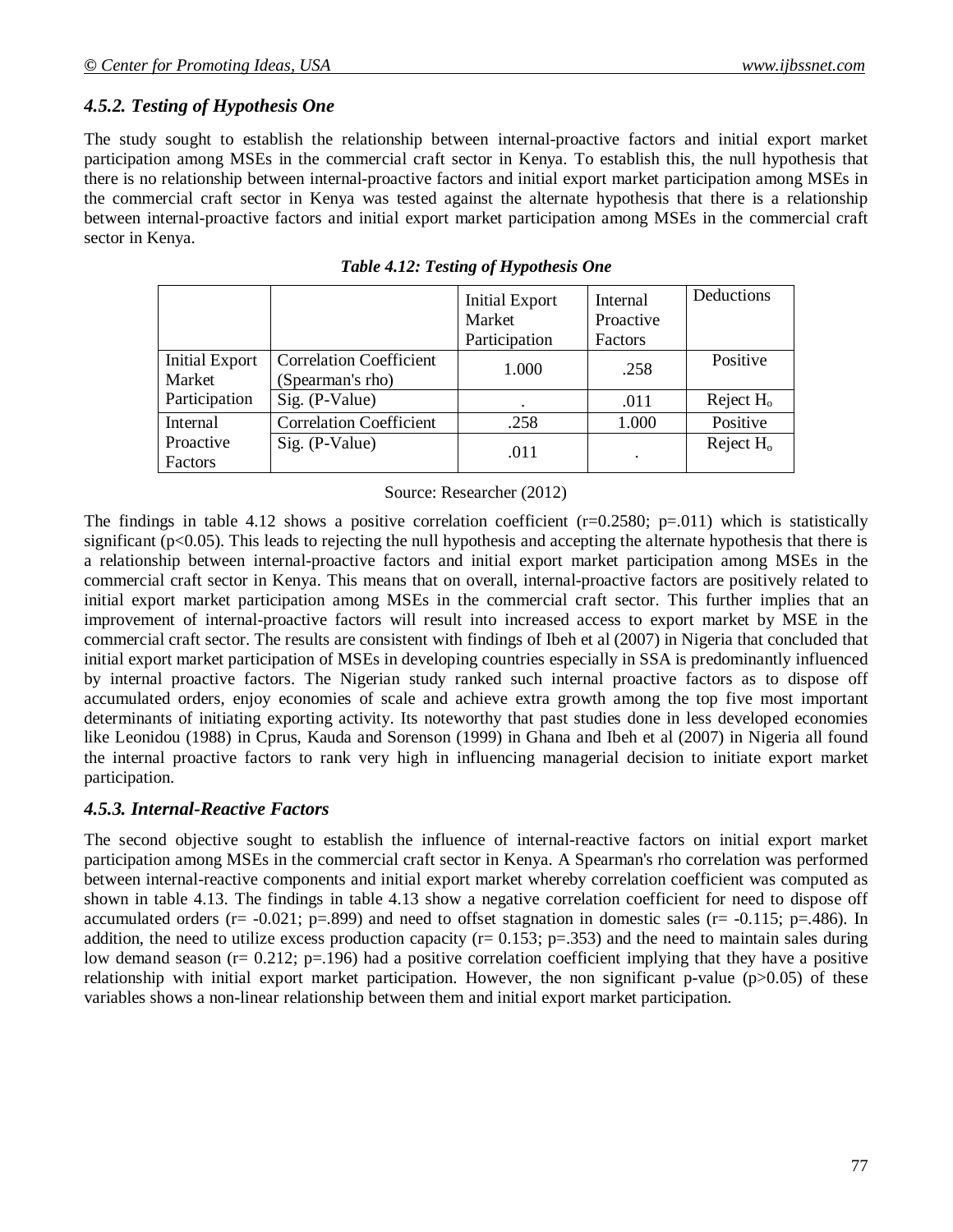|                              |                                | <b>Initial Export</b> | Deductions  |
|------------------------------|--------------------------------|-----------------------|-------------|
|                              |                                | Market                |             |
| Components                   |                                | Participation         |             |
| Need to dispose off          | <b>Correlation Coefficient</b> |                       | Negative    |
| accumulated orders           | (Spearman's rho)               | $-.021$               | correlation |
|                              | Sig. (P-Value)                 | .899                  |             |
| Need to utilize excess       | <b>Correlation Coefficient</b> |                       | Positive    |
| production capacity          | (Spearman's rho)               | .153                  | correlation |
|                              | Sig. (P-Value)                 | .353                  |             |
| Need to maintain sales       | <b>Correlation Coefficient</b> | .212                  | Positive    |
| during low demand season     | (Spearman's rho)               |                       | correlation |
|                              | Sig. (P-Value)                 | .196                  |             |
| Need to offset stagnation in | <b>Correlation Coefficient</b> |                       | Negative    |
| domestic sales               | (Spearman's rho)               | $-.115$               | correlation |
|                              | Sig. (P-Value)                 | .486                  |             |

*Table 4.13: Internal-Reactive Components Versus Initial Export Participation*

Source: Researcher (2012)

## *4.5.4 Testing of Hypothesis Two*

The study sought to test the existence of the relationship between internal- reactive factors and initial export market participation among MSEs in the commercial craft sector in Kenya. To establish this, the null hypothesis that there is no relationship between internal- reactive factors and initial export market participation among MSEs in the commercial craft sector in Kenya was tested against the alternate hypothesis that there is a relationship between internal- reactive factors and initial export market participation among MSEs in the commercial craft sector in Kenya.

*Table 4.14: Testing of Hypothesis Two*

|                             |                                                    | Initial Export<br>Market<br>Participation | Internal<br>Reactive<br>Factors | Deductions   |
|-----------------------------|----------------------------------------------------|-------------------------------------------|---------------------------------|--------------|
| Initial Export<br>Market    | <b>Correlation Coefficient</b><br>(Spearman's rho) | 1.000                                     | $-.116$                         | Negative     |
| Participation               | Sig. (P-Value)                                     | $\bullet$                                 | .482                            | Accept $H_0$ |
| <b>Internal</b><br>Reactive | <b>Correlation Coefficient</b><br>Spearman's rho   | $-116$                                    | 1.000                           | Negative     |
| <b>Factors</b>              | Sig. (P-Value)                                     | .482                                      |                                 | Accept $H_0$ |

### *Source: Researcher (2012)*

The findings in table 4.14 shows a negative correlation coefficient ( $r = -0.1160$ ;  $p = .482$ ) which is not statistically significant (P>0.05). This leads to accepting the null hypothesis that there is no relationship between internalreactive factors and initial export market participation among MSEs in the commercial craft sector in Kenya. This means that on overall, internal-reactive factors were negatively related to initial export market participation among MSEs in the commercial craft sector. The non-significant value of correlation coefficient (P>0.05) implies that the two variables that is, internal-reactive factors and initial export market participation are not linearly related. The results of the study contradict findings of previous studies like Zafurullah et al., (1998), and Bell and Young, (1998) who have long recognized the important effect of internal reactive factors in influencing firms export participation.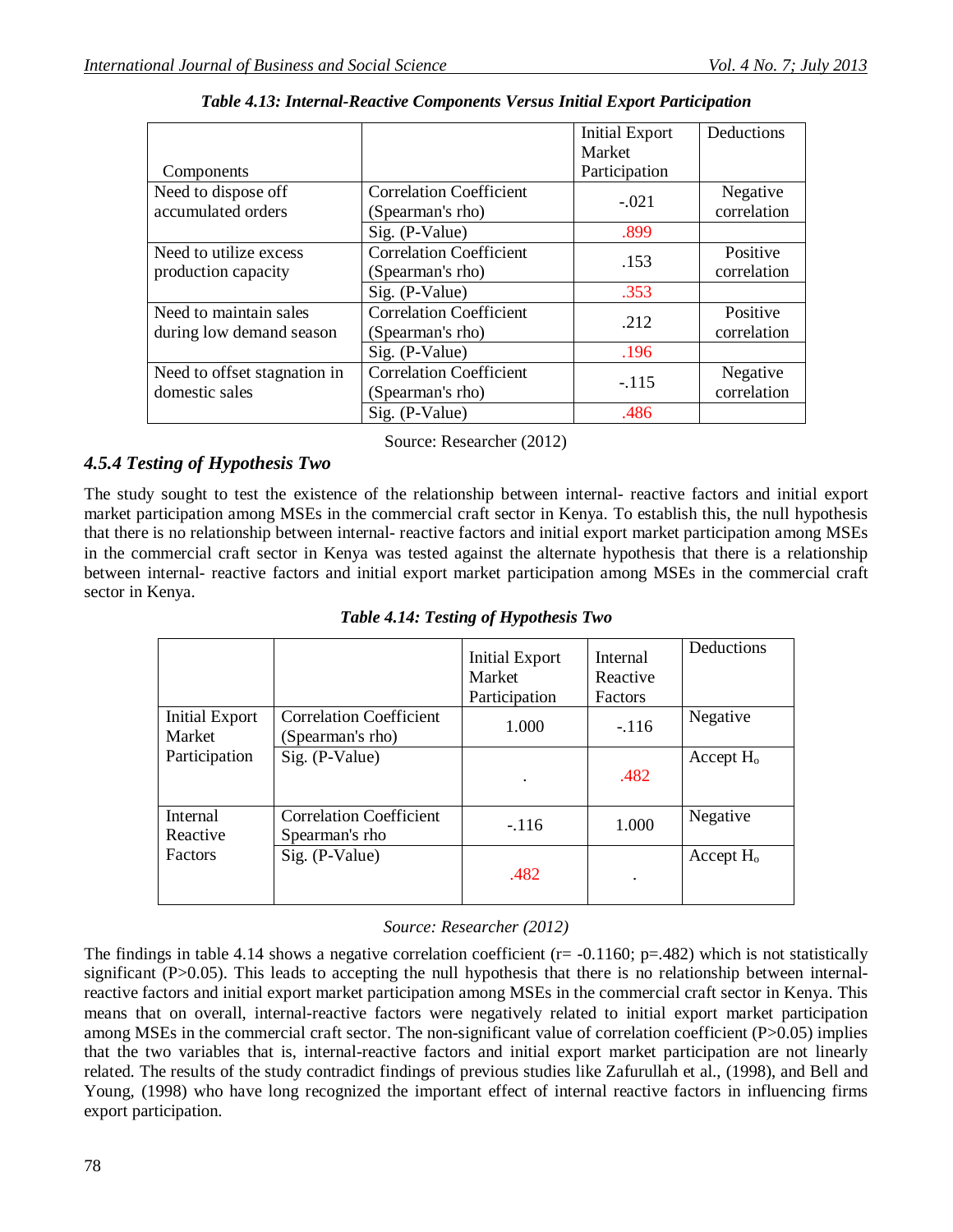However it's worth noting that such findings have largely been done in more developed economies like the USA and therefore giving support to the present study's proposition and findings that suggest a predominance of internal proactive factors.

#### *4.6. Summary of the Results of Hypothesis Testing*

The study sought to test four hypotheses as per section 1.4. The results of hypothesis testing are summarized in table 4.19

| <b>Hypothesis</b> | construct           |           | Results | explanation                                                                                                                                                                         |
|-------------------|---------------------|-----------|---------|-------------------------------------------------------------------------------------------------------------------------------------------------------------------------------------|
| HO <sub>1</sub>   | Internal<br>factors | proactive | Reject  | Internal proactive factors have a positive and<br>statistically significant effect on initial export<br>market participation among MSEs in the<br>commercial craft sector in Kenya. |
| $HO$ ,            | Internal<br>factors | Reactive  | Accept  | Internal reactive factors have no statistically<br>significant relationship with initial export market<br>participation among MSEs in the commercial<br>craft sector in Kenya.      |

Source: Researcher (2012)

#### *Conclusions And Policy Recommendations*

#### *5.1. Summary*

The first objective of the study was to determine the effect of internal proactive factors on initial export market participation. The findings of the study reveal that generally internal proactive factors are positively influenced the MSEs decision to initiate export market participation. This lead to rejecting the null hypothesis and accepting the alternative hypothesis that, there is a relationship between internal proactive factors and initial export market participation among MSEs in the commercial craft sector in Kenya.The second objective of the study was to investigate the influence of internal reactive factors on initial export market participation among MSEs in the commercial craft sector in Kenya. The results of the study revealed a negative insignificant relationship between internal reactive factors and initial export market participation among MSEs in the commercial craft sector in Kenya. This implies that generally, internal reactive factors do not influence the MSEs decision to initiate export market participation. This led to accept the null that there is no relationship between internal reactive factors and initial export market participation among MSEs in the commercial craft sector in Kenya.

#### *5.2. Conclusions*

The role of exports in economic development has been widely acknowledged globally due to potential to stimulate growth in a number of ways including production and demand linkages, economies of scale due to larger international markets, increased efficiency, adoption of superior technologies embodied in foreignproduced capital goods, learning effects and improvement of human resources, increased productivity through specialization and creation of employment (Were, 2002). Kenya export sector holds enormous potential in realization of the countries vision 2030, as the volume of world exports has continued to rise over time. In order for Kenya firms to achieve competitiveness in the global marketplace, there is need to understand of the factors that influence their export participation.

Review of extant literature on export market participation reveals inadequate studies on initial export market participation in developing countries, with the focus of most studies being more developed economies. Further, despite the recognition of the contribution of MSE sector in economic development especially in developing countries very little has been documented on their export market participation. Among the existing studies, many have focused on the barriers to export market. This leaves a gap in the body of knowledge on the determinants of initial export market participation. It is on this premise that the current study was conceptualised to investigate the determinants of initial export market participation among MSEs in the commercial craft sector in Kenya.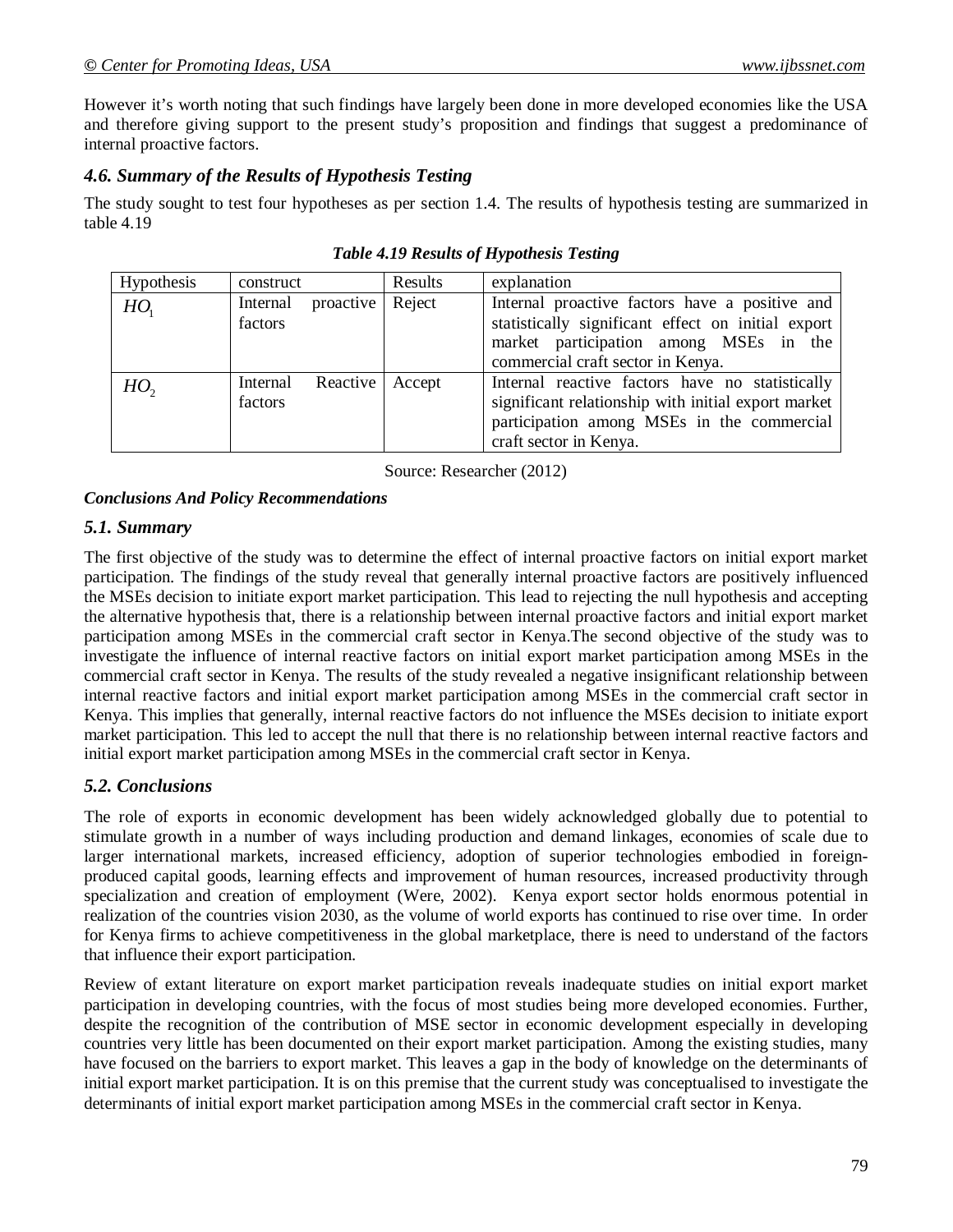Review of various studies and existing government trade statistics show there is an increasing participation of MSEs in the export market. The findings of this study revealed that MSEs in the commercial craft sector are influenced to initiate export market participation largely by proactive factors. To realize the full potential of MSEs in the global market place, measure need to be put in place to create awareness promote the development of such factors as a way of helping more MSEs to initiate and sustain export market participation.

#### **5.3. Policy Recommendations**

Among the policy issues coming from the findings of this study is the need for identification and greater appreciation of the unique differences in the type of determinants of initial export market participation between developed countries and developing countries like Kenya. With such a realisation, policy makers and governments of developing countries should base their policy development on empirical findings from developing economies instead of generalising the findings from developed countries to apply to their case while the economic other situations are different. The findings of this study are therefore important to the policy makers in the Kenyan government particularly key decision makers in the department of external trade in the ministry of trade and the export promotion council, as a guide in developing relevant policy guidelines for promoting participation of MSEs in export market.

The results of this study are also important to other government agencies like the Kenya investment authority (KenInvest) as a basis for promoting investment opportunities in production, commercialisation and particularly exporting of the commercial craft. This can be done through encouraging linkages between MSEs in the commercial craft sector with large firms and particularly export intermediaries to help bridge the knowledge gap among MSEs seeking to export their products. The importance of the key determinants of export participation is not relevant until they can to the attention of the key decision makers of the target firms. The findings of this study are therefore important to the Association of Makers and Exporters of Gifts and Allied articles of Kenya (AMEGA) in lobbying for policy development to help their members. The association can also use the findings of this study as a basis for development of sensitization campaigns among their members and particularly those not actively exporting, to enable them initiate export market participation.

The results of the study are important to the owner/managers of the MSEs in Kenya and other developing countries as a basis for appreciating and acting on the key factors that can influence their decision to initiate export market participation. Given the relative importance of proactive factors as the main determinants influencing MSEs to initiate export market participation in Kenya, policy makers are urged to prioritize export promotion programmes that would seek to improve the firms' internal competences in identification and acting on such market knowledge.

### *References*

Acs, Z.J., and Terjesen. S. (2006). *Born Local: Two views of Internationalization,Working Paper.*

Albaum, G., Strandskov, J., Duerr, E. and Dowd, L. (1989), International Marketingand Export Management, Addison-Wesley, Wokingham.

Balabanis, G. (2000). Factors Affecting Export Intermediaries' Service Offerings: The

British Example,. *Journal of International Business Studies, 31(1):* , 83-99.

Bonaccoris, A. (1992). On the Relationship between Firm Size and Export Intensity. *Journal of International Business Studies*.

Colaiacovo, J. (1982). *Export development in Latin America.* New York: Preager Press.

Cooper, D. and Schindler, S. (2003). Business Research Methods,  $7<sup>th</sup>$  Edition, Boston, McGraw-Hill.

C. R. & Greenwood, R. (1988). *The Dynamics of Strategic Change.* New York: Blackwell.

Cromie, S. (1990). The Problem Experienced by Young Firms. *International Small Business Journal* .

Da Rocha, A, Christensen C.H., and Da Cunha C.E., (1990): "Aggressive and passive Exporters; a study of Brazilian furniture industry." *International marketing review7, no 5; 6-15.*

Das, M. (1994). "Successful and unsuccessful exporters from developing countries: some preliminary findings". *European journal of marketing, 28(12), 19-33.*

Diamantopoulos, A. and Inglis K,. (1988): "Identifying differences between high and low involvement exporters" *International marketing review5, no 2; 52-60.*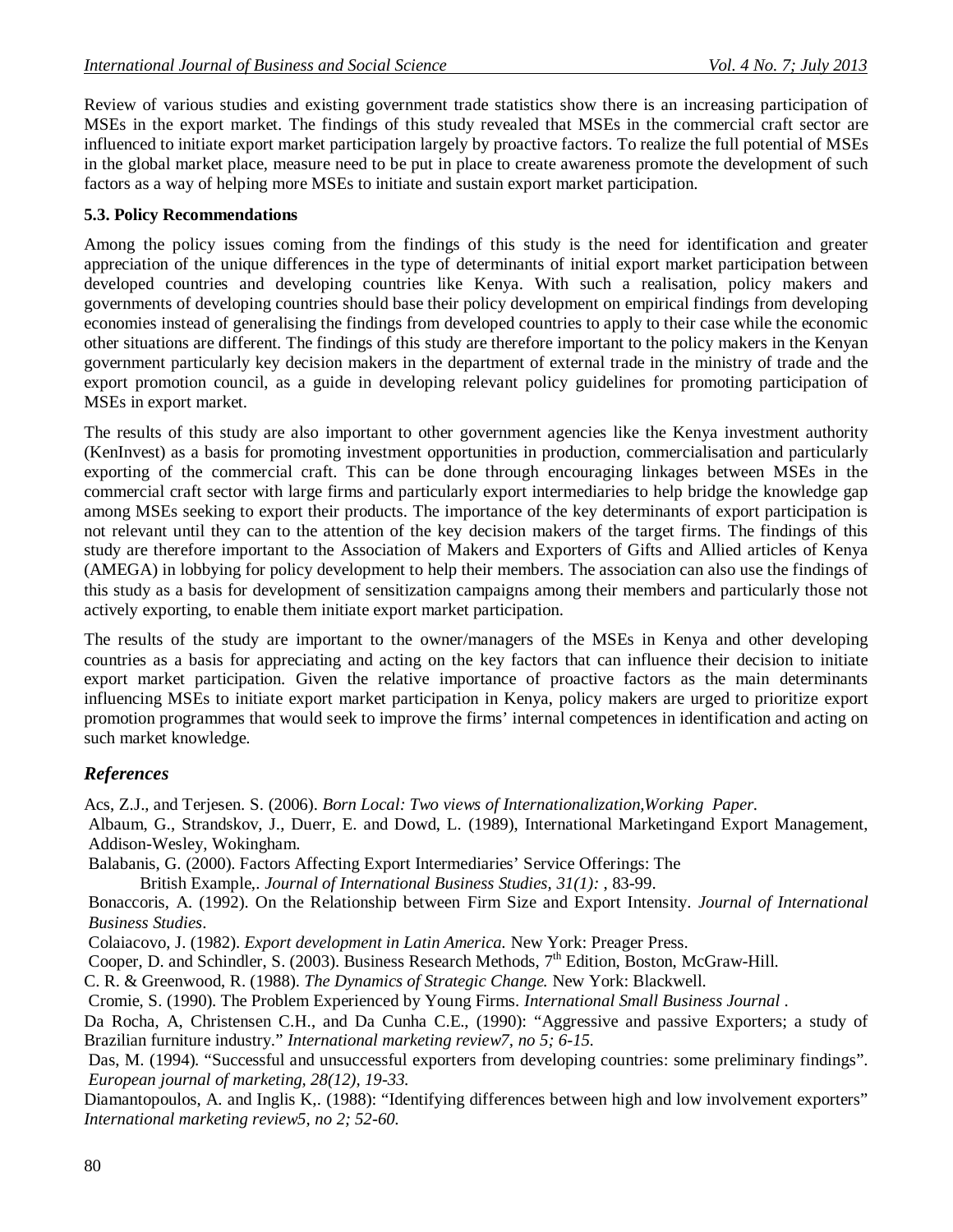- Ford, I.D. and Leonidou, L.C. (1991), "Research developments in international marketing" in Paliwoda, S.J. (Ed.), New Perspectives on International Marketing, Routledge, London, pp. 3-32.
- Ghauri, P. and Kumar, P. (1989), "An empirical investigation of factors influencing export behaviour of smaller Swedish firms", in Avlonitis, G., Papavasiliou, N.K. and Kouremenos, A.G. (Eds), Marketing Thought and Practices in the 1990s, European Marketing Academy, Athens, pp. 355-72.
- Hill, C. (2007). *International Business, 6th edition.* New York: McGraw Hill. Hinings,
- Hollenstein, H. (2005). Determinants of International Activities: Are SMEs Different?, *Small Business Economics 24(5):,* 431-450.
- Johanson J & Jan-Erik V, (1977): The internationalization process of the firm- a model of knowledge management and increasing foreign market commitment. Journal of international business studies, 8(1): 23-32.
- Joynt, P. (1982), "An empirical study of Norwegian export behaviour", in Czinkota, M.R. and Tesar, G. (Eds), Export Management: An International Context, Praeger Publishers, New York, NY, pp. 55-69.
- Kalleberg, A. and Leicht, K. (1991). Gender and organizational performance: Determinants of small business survival and success, Academy of Management Journal**,** 34(1): 136-161.

Kaynak, E. and Stevenson, L. (1982), "Export orientation of Nova Scotia manufacturers", in Czinkota, M.R. and Tesar, G. (Eds), Export Management: An International Context, Praeger Publishers, New York, NY, pp. 132-47.

- Kimuyu P. and Omiti J. (2000). Institutional Impediments to Access to Credit by Micro and Small Scale Enterprises in Kenya. IPAR Discussion Paper No.026/2000. IPAR. Nairobi.
- Knight, G. (2000). Entrepreneurship and Marketing Strategy: The SME Under Globalization,. *Journal of International Marketing, 8 (2):*, 12-32.
- Lee, W. and Brasch, J.J. (1978), "The adoption of export as an innovative strategy", Journal of International Business Studies, Vol. 9, Spring/Summer, pp. 85-93.

Leonidou L. (1998): Organizational Determinants of Exporting: Conceptual, Methodological and empirical insights. *Management International Review, Vol 38, 7-52.*

Leonidou L. (2000). Export Stimulation by Indigenous Manufacturers in a Small Developing Economy. *International Business Review. Vol 4(2). 133- 156.*

Li, L. (2004). Research Note: The Internet's Impact on Export Channel Structure, . *Thunderbird International Business Review, 46(4):* , 443-463.

- Malekzadeh, A.R, and Robino S,. (1996): 'Manufacturers export strategies.' *International marketing review3, no4, 27-33*
- Mugenda O. and Mugenda A. (2003): Research Methods, Quantitative and Qualitative Approaches, Nairobi Acts Press.
- Parker J.C. and Torres, T.R. (1994). "Micro-and Small-Scale Enterprise in Kenya." Results of the 1993 national Baseline Survey. GEMINI Technical Report No. 75. Development Alternatives, Inc.
- Peng, M. W. and A.S. York. (2001). Behind Intermediary Performance in Export Trade: Transactions, Agents and Resources, *Journal of International Business Studies, 32(2):*, 327-346.
- Pfeffer J. & Salancik, G. (1978): *The External Control of Organizations: A Resource Dependence Perspective.* New York: Harper and Row.
- Piercy, N.F. (1981), "Company internationalization: active and reactive exporting", European Journal of Marketing, Vol. 15 No. 3, pp. 24-40.
- Republic of Kenya, (1986): Sessional Paper no 1 of 1986 on Economic Management for Renewed Growth, Nairobi, Government Printers.
- Republic of Kenya, (1992): Sessional Paper no 2 of 1992 on Small Enterprise and Jua Kali Development. Nairobi: Government Printer.
- Republic of Kenya, (2003), National Export Strategy 2003-2007. Nairobi: Government Printer.
- Republic of Kenya, (2003) b: Kenya's Vision 2030, Transforming National Development, Nairobi: Government Printer.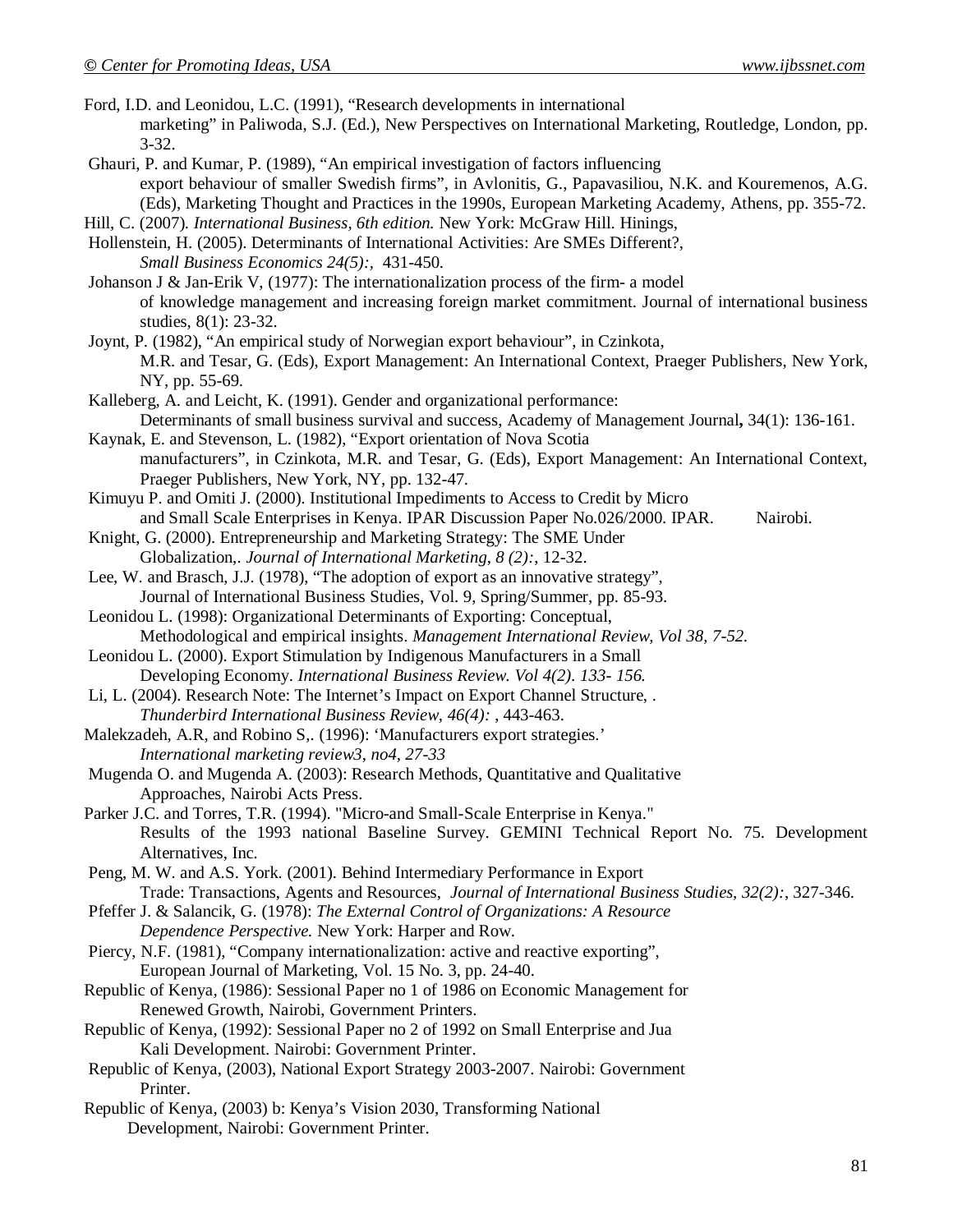- Republic of Kenya, (2005). Sessional Paper No 2 of 2005 on Development of Micro and Small Enterprises for Wealth and Employement Creation for Poverty Reduction. Nairobi: Government Printer.
- Republic Of Rwanda (2009): Rwanda Craft Industry Sector Strategic Plan Five Years (2009 - 2013), Kigali Rwanda.
- Were, M. N. (2002): *An Analysis of Kenya's Export Performance: An Empirical Evaluation.* Nairobi, Kenya: Kenya Institute for Public Policy Research and Analysis.

#### *Appendix A: Questionnaire*

*(I would like to share the findings of this survey (a) YES [] (b) NO [])*

*General Instructions:* The Purpose of this Questionnaire is to collect data on *"the determinants of initial export market participation among MSE in the commercial craft sector in Kenya".* The questionnaire consists of four sections. Please respondent to every statement.

#### **SECTION A: GENERAL QUESTIONS**

1. Respondents Name (optional):-------------------------------------------------------------

- 2. What is your gender: Male [] Female []
- 3. What is your age blanket:(1) Less than 20[ ], (2) 21-30 [ ], (3) 31-40 [ ], (4) 41-50 [ ] (5) over 50
- 4. What is your highest level of education completed: (1) High school [ ],

(2) Diploma [ ], (3) Bachelors [ ], (4) Masters [ ], (5) PhD [ ], (6) other (specify): ------------

- 5. Name of Business :-----------------------------------------------------------------------
- 6. Date of Establishment :--------------------------------------------------------------------
- 7. Location of Business :---------------------------------------------------------------------
- 8. Specific type of Products :----------------------------------------------------------------
- 9. Number of employees in your firm :-------------------------------------------

#### *Section B: Level of Export Market Participation*

- 10. When did you commence exporting your products :----------------------------------
- 11. What mode of exporting do you use?

Direct exporting [] domestic export agents [] foreign export agents [] overseas sales office [] others [] (specify)........................................

12. How frequently do you export your products

Weekly  $\lceil \cdot \rceil$  monthly  $\lceil \cdot \rceil$  quarterly  $\lceil \cdot \rceil$  biannually  $\lceil \cdot \rceil$  yearly  $\lceil \cdot \rceil$  other (specify): -------

13. How much on average do you export on monthly basis (in Kshs)?

--------------------------------------------------------------------------------------------------------

- 14. What is your annual turnover? ....................................................................
- 15. Which statement best describes the level of exports participation in your company?
	- [] 75% of our products are exported
	- [] 50% of the products are exported
	- [] 25% of the products are exported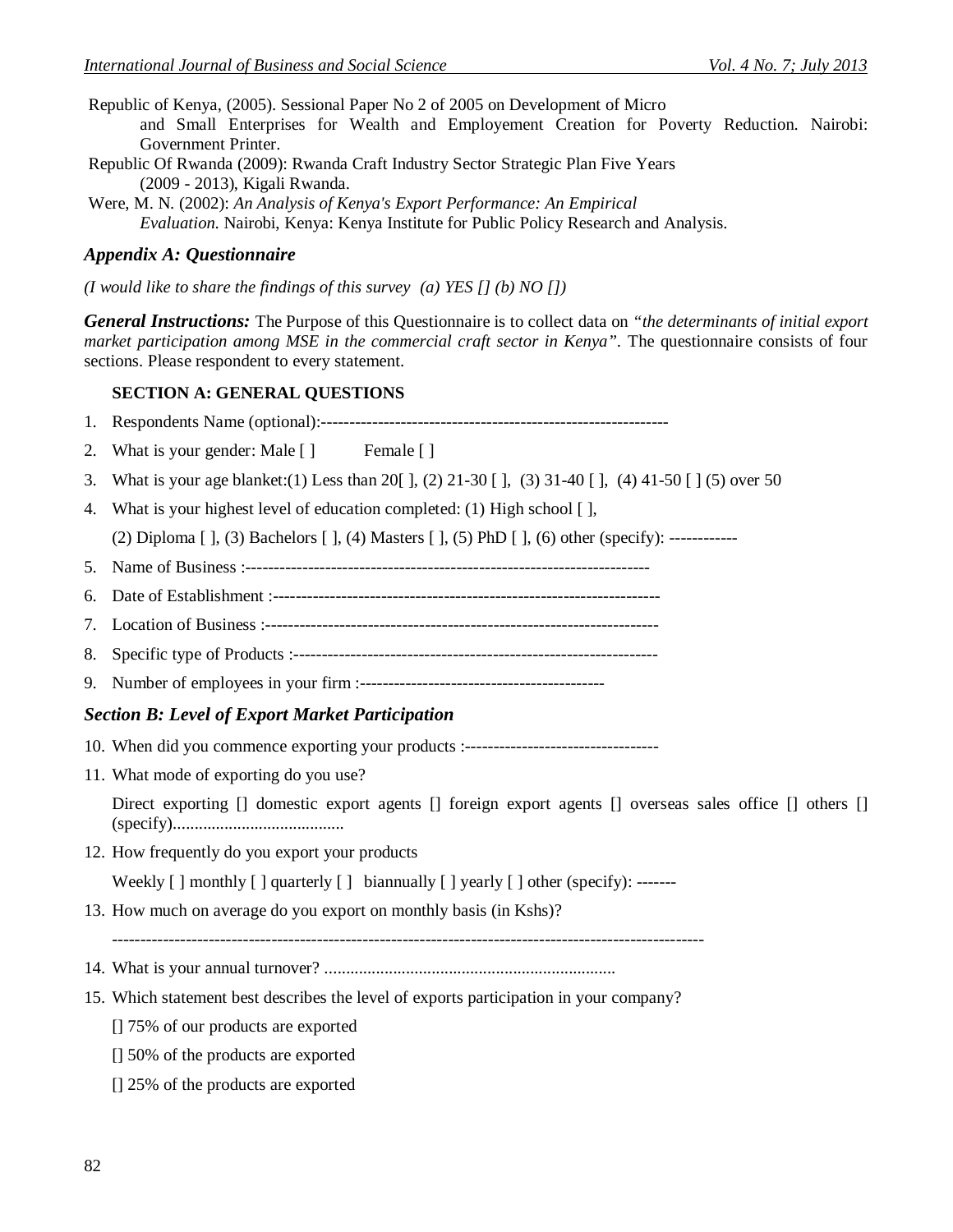16. Was export marketing participation in your firm's original business plan?

Yes  $\begin{bmatrix} 1 \\ 0 \end{bmatrix}$  No  $\begin{bmatrix} 1 \\ 1 \end{bmatrix}$ 

- 17. What percentage of the total sales revenue is accounted for by exporting?
- 1. Less than 10% [ ], 2. 11-20% [], 3. 21-30% [], 4. 31-40% [], 5. 41-50% [], 6. 51-60% [], 7. 61-70 [], 8. 71-80%, 9. Over 80%

#### *Section C: Internal Proactive Factors*

18. In a scale of 1-5 rates the extent to which *need to achieve economies of scale* influenced your decision to initiate export participation.

| Very great extent | Great extent | Some extent | Little extent | No extent |
|-------------------|--------------|-------------|---------------|-----------|
|                   |              |             |               |           |

19. In a scale of 1-5 rate the extent to which *special management interest in export marketing* influenced your firm to initiate export market participation.

| Very   | great | Great extent | Some   | Little extent | No extent |
|--------|-------|--------------|--------|---------------|-----------|
| extent |       |              | extent |               |           |
|        |       |              |        |               |           |

20. In a scale of 1-5, rate the extent to which *possession of competitive advantage* influenced your decision to initiate export market participation.

| very   | great | Great extent | Some   | Little extent | No extent |
|--------|-------|--------------|--------|---------------|-----------|
| extent |       |              | extent |               |           |
|        |       |              |        |               |           |

21. To what extent you your rate the *need to exploit potential growth* to have influenced your firm decision to initiate export market participation

| √ery   | great | Great extent | Some   | Little extent | No extent |
|--------|-------|--------------|--------|---------------|-----------|
| extent |       |              | extent |               |           |
|        |       |              |        |               |           |

22. In a scale of 1-5, rate the extent to which *production of goods with unique qualities* influenced your decision to initiate export market participation

| Very   | great | Great extent | some   | Little extent | No extent |
|--------|-------|--------------|--------|---------------|-----------|
| extent |       |              | extent |               |           |
|        |       |              |        |               |           |

#### *Section D: Internal Reactive Factors*

*23.* To what extent did the *need to dispose off accumulated orders* influence your decision to initiate export market participation?

| Very   | great | Great extent | some   | Little extent | No extent |
|--------|-------|--------------|--------|---------------|-----------|
| extent |       |              | extent |               |           |
|        |       |              |        |               |           |

*24.* To what extent did the *need to utilize excess production capacity* influence your decision to initiate export market participation?

| $\sqrt{\text{e}}$ ry | great | Great extent | Some   | Little extent | No extent |
|----------------------|-------|--------------|--------|---------------|-----------|
| extent               |       |              | extent |               |           |
|                      |       |              |        |               |           |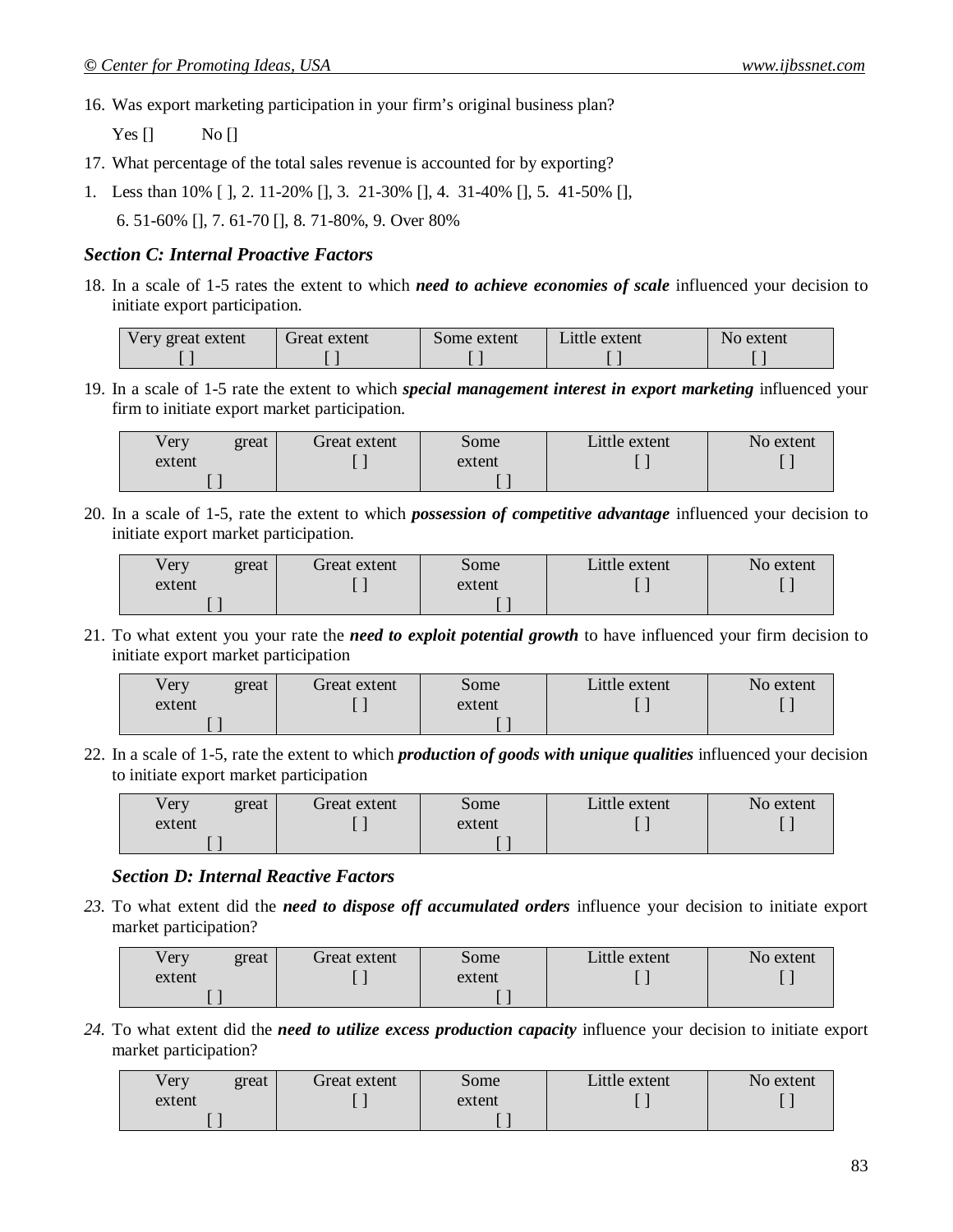*25.* To what extent did *the need to maintain sales during low demand seasons* influence your decision to initiate export market participation?

| Very   | great | Great extent | Some   | Little extent | No extent |
|--------|-------|--------------|--------|---------------|-----------|
| extent |       |              | extent |               |           |
|        |       |              |        |               |           |

*26.* To what extent did *the need to reduce dependence on domestic market* influence your decision to initiate export market participation.

| /ery   | great | Great extent | some   | Little extent | No extent |
|--------|-------|--------------|--------|---------------|-----------|
| extent |       |              | extent |               |           |
|        |       |              |        |               |           |

*27.* To what extent did the *need to offset stagnation in domestic sales* influence your decision to initiate export market participation

| v er y | great | Great extent | Some   | Little extent | No extent |
|--------|-------|--------------|--------|---------------|-----------|
| extent |       |              | extent |               |           |
|        |       |              |        |               |           |

### *Section E: External Reactive Factors*

*28.* To what extent did *encouragement by external agents like export promotion council* influence your decision to initiate export market participation

| Very   | great | Great extent | some   | Little extent | No extent |
|--------|-------|--------------|--------|---------------|-----------|
| extent |       |              | extent |               |           |
|        |       |              |        |               |           |

*29.* To what extent did *identification of better opportunities abroad* influence your decision to initiate export market participation?

| Very   | great | Great extent | Some   | Little extent | No extent |
|--------|-------|--------------|--------|---------------|-----------|
| extent |       |              | extent |               |           |
|        |       |              |        |               |           |

30. To what extent did *possession of exclusive information on foreign markets* influence your decision to initiate export market participation?

| √ery   | great | Great extent | Some   | Little extent | No extent |
|--------|-------|--------------|--------|---------------|-----------|
| extent |       | . .          | extent |               |           |
|        |       |              |        |               |           |

*31.* To what extent did *provision of government export oriented incentives* influence your decision to initiate export market participation?

| $\sqrt{e}ry$ | great | Great extent | some   | Little extent | No extent |
|--------------|-------|--------------|--------|---------------|-----------|
| extent       |       |              | extent |               |           |
|              |       |              |        |               |           |

*32.* To what extent did the *receipt of orders from foreign trade fairs or missions* influence your decision to initiate export market participation?

| Very<br>great | Great extent | Some   | Little extent | No extent |
|---------------|--------------|--------|---------------|-----------|
| extent        |              | extent |               |           |
|               |              |        |               |           |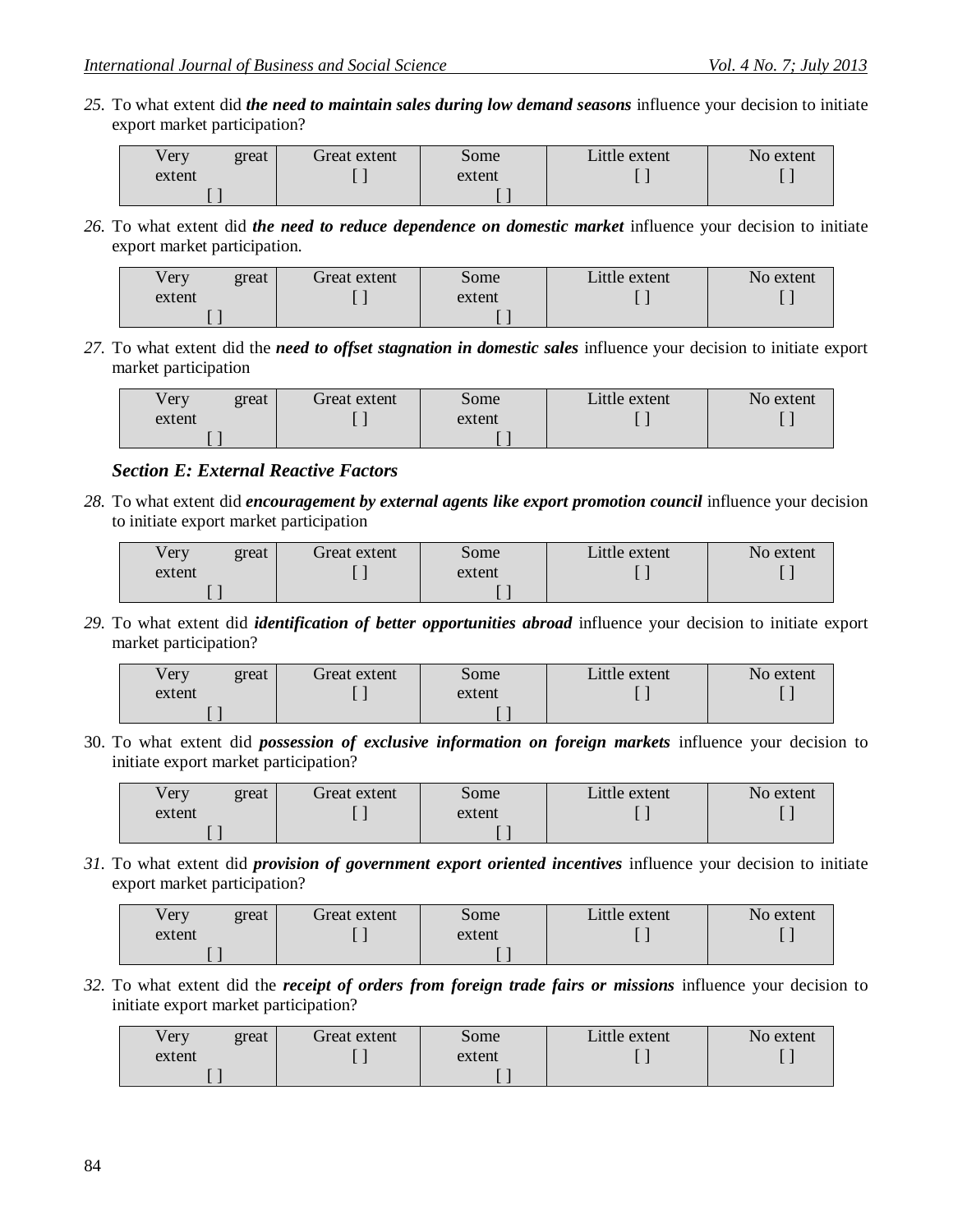#### *Section F: External Reactive Factors*

*33.* To what extent did the *initiation of exports by domestic competitors* influence your decision to initiate export market participation

| / er y | great | Freat extent | some   | Little extent | No extent |
|--------|-------|--------------|--------|---------------|-----------|
| extent |       |              | extent |               |           |
|        |       |              |        |               |           |

*34.* To what extent has *intense completion in the domestic market* influenced your decision to initiate export market participation.

| Very   | great | Great extent | Some   | Little extent | No extent |
|--------|-------|--------------|--------|---------------|-----------|
| extent |       |              | extent |               |           |
|        |       |              |        |               |           |

*35.* To what extent has *prevalence of favourable foreign exchange rates* influenced your decision to initiate export market participation.

| Very   | great | Great extent | Some   | Little extent | No extent |
|--------|-------|--------------|--------|---------------|-----------|
| extent |       |              | extent |               |           |
|        |       |              |        |               |           |

36. To what extent did *receipt of unsolicited orders from abroad* influence your decision to initiate export market participation?

| Very   | great | Great extent | some   | Little extent | No extent |
|--------|-------|--------------|--------|---------------|-----------|
| extent |       |              | extent |               |           |
|        |       |              |        |               |           |

*37.* To what extent did *shrinkage of shrinkage of domestic markets* influence your decision to initiate export market participation?

| Very   | great | Great extent | Some <sup>®</sup> | Little extent | No extent |
|--------|-------|--------------|-------------------|---------------|-----------|
| extent |       |              | extent            |               |           |
|        |       |              |                   |               |           |

*Thank you for your time and the information*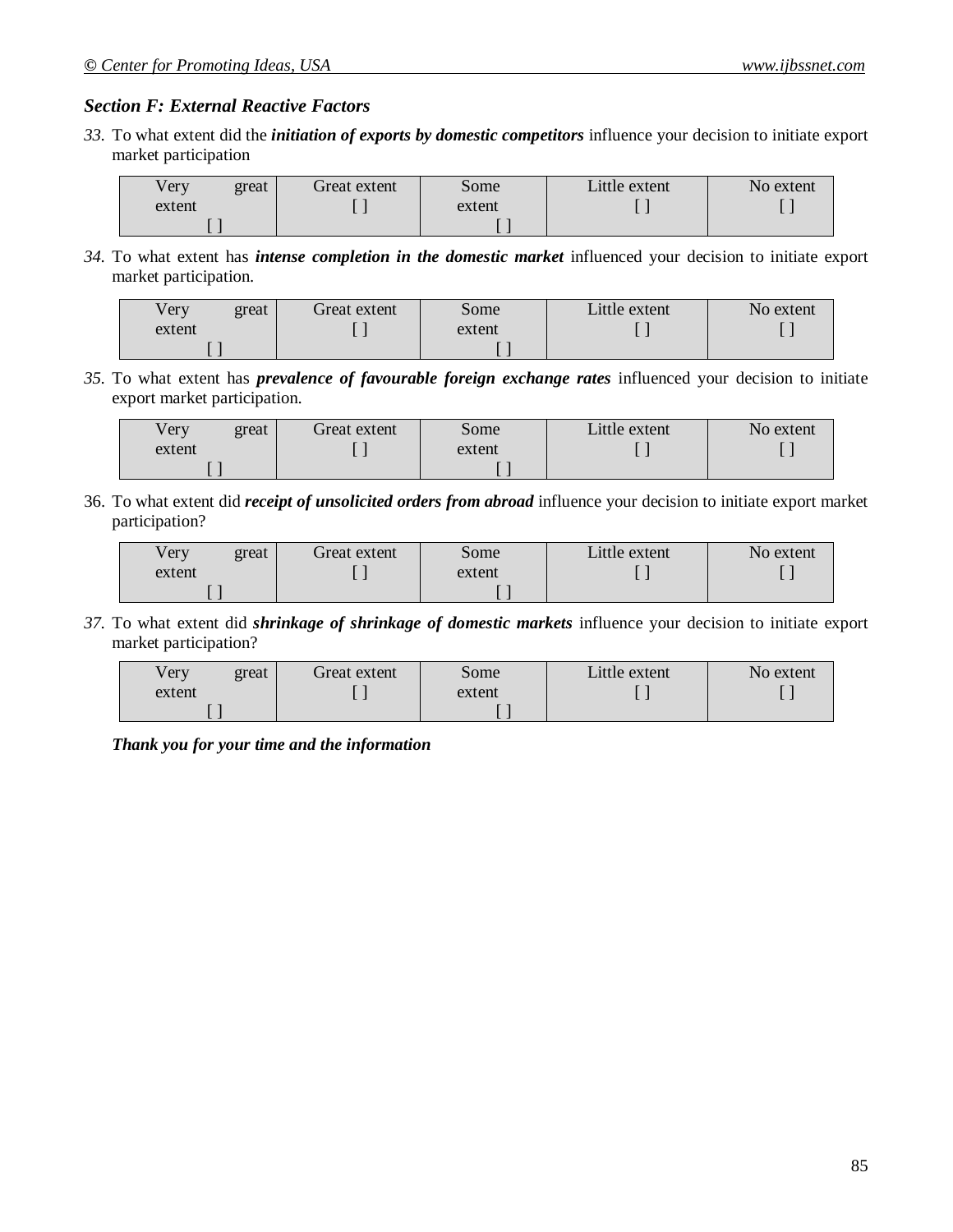# **APPENDIX B: LIST OF COMMERCIAL CRAFT MSEs REGISTERED WITH EPC**

| <b>District</b><br><b>Email</b><br>Zone<br><b>Name</b><br>Ndiuni-One-Inu<br>ckiwara2002@yahoo.com<br>Kikuyu<br>1<br>$\mathbf{1}$<br>wahome.m@gmail.com<br>Zaina Agencies<br>Kikuyu<br>Abantu and Ethnic<br>Nairobi<br>$\mathbf{1}$<br>marybeatann@yahoo.com<br><b>ACORN Special Tutorials/ National</b><br>$\mathbf{1}$<br><b>Autistic Center</b><br>Nairobi<br>acorn@clubinternetk.com<br>rkchakava@africanonline.co.ke<br>Nairobi<br>Africa Clay & Arts<br>1<br>African Artifacts Expo Ltd.<br>Nairobi<br>$\mathbf{1}$<br>johniyad@yahoo.com<br><b>African Touch Gallery</b><br>$\mathbf{1}$<br>info@africantouchgallery.com<br>Nairobi<br>safarishop@boraboraafrica.com<br>Afrique Boutique<br>Nairobi<br>1<br>allureventure@gmail.com<br><b>Allure Ventures</b><br>Nairobi<br>1<br>Nairobi<br>$\mathbf{1}$<br><b>Amazing Crafts Centre</b><br>handcraftcentre2004@yahoo.com<br>Andy Woven Fly Company<br>$\mathbf{1}$<br>Nairobi<br>andywovenfly@yahoo.com<br>Anyole International Investments<br>Nairobi<br>mary_achieng@yahoo.com<br>1<br>Art Colours of Africa<br>Nairobi<br>jmuchina@yahoo.com<br>1<br><b>Artworld Creations</b><br>Nairobi<br>$\mathbf{1}$<br>jnoenga@yahoo.com<br>Nairobi<br>twamere@yahoo.com<br><b>Aslac Products</b><br>$\mathbf{1}$<br>Nairobi<br>$\mathbf{1}$<br>A-Z Range of African Art & Jewellery<br>a_zafricanart@yahoo.com<br>Baraka Art & Decor<br>Nairobi<br>$\mathbf{1}$<br>barakadecor@yahoo.ca<br>info@bawalatumaini.com<br>Bawa la Tumaini<br>Nairobi<br>1<br>Nairobi<br>$\mathbf{1}$<br>info@beaconafrica.org<br>Beacon of Hope<br><b>BeadAfrica LTD</b><br>Nairobi<br>$\mathbf{1}$<br>asaaska@yahoo.com<br>Nairobi<br>pamelabie@yahoo.com<br><b>Beaux Morides Agency</b><br>$\mathbf{1}$<br>Nairobi<br>mbatib@gmail.com<br><b>Beriam Artcraft Designs</b><br>$\mathbf{1}$<br>cliffexx@gmail.com<br>Nairobi<br>$\mathbf{1}$<br>Bluesky<br><b>CISMARA Handicraft LTD</b><br>Nairobi<br>benardtwala@gmail.com<br>$\mathbf{1}$<br>eva@taurus-africa.com<br><b>Colour Creations Limited</b><br>$\mathbf{1}$<br>Nairobi<br><b>Cross Border Networks</b><br>Nairobi<br>$\mathbf{1}$<br>jkkezzy@yahoo.com<br>dkborante@yahoo.com<br>DK Borante Arts & Crafts<br>Nairobi<br>1<br>$\mathbf{1}$<br>dune_asi@yahoo.co.uk<br>Dune Enterprise<br>Nairobi<br>Nairobi<br>dunga_cottageindustries@yahoo.com<br>Dunga Cattage Industries<br>$\mathbf{1}$<br>Elsa Export and Import Co. Ltd<br>Nairobi<br>elsaexpo@gmail.com<br><b>Embody Accessories</b><br>evlyn@embody-accessories.com<br>Nairobi<br><b>Embu Weavers</b><br>Nairobi<br>$\mathbf{1}$<br>alinabenson_weavers@yahoo.com<br>Enkaya African Ornaments & Home<br>1<br>Crafts1<br>Nairobi<br>enkayaornaments@gmail.com<br><b>Ethical Earth</b><br>Nairobi<br>$\mathbf{1}$<br>ndindalilly@gmail.com<br>Nairobi<br>facelift@wananchi.com<br>$\mathbf{1}$<br>Eves Bayou (K) Ltd<br>Geotim Ltd<br>Nairobi<br>$\mathbf{1}$<br>georgemwmangic@gmail.com<br>$\mathbf{1}$<br><b>Gesare Investments</b><br>Nairobi<br>_mainye@yahoo.com<br>Nairobi<br><b>Grape Enterprises</b><br>grapeenterprises@yahoo.com<br>$\mathbf{1}$<br><b>Graus Limited</b><br>Nairobi<br>$\mathbf{1}$<br>evawandia@yahoo.com<br>Greenfield All Star<br>Nairobi<br>$\mathbf{1}$<br>pmadaraka@yahoo.co.uk<br>Nairobi<br>Gucha Handcrafts<br>guchacrafts@yahoo.com<br>1<br>Nairobi<br>$\mathbf{1}$<br>Handicrafts Place (Amazing Crafts)<br>handcraftcentre2004@yahoo.com<br>Heart For the Nations<br>Nairobi<br>$\mathbf{1}$<br>volawford2002@yahoo.com<br>Ice East Africa Ltd.<br>Nairobi<br>$\mathbf{1}$<br>paula@ice-ea.co.ke<br>$\mathbf{1}$<br>Nairobi<br>somethingafrican@yahoo.com<br><b>Imara Designers</b><br>$\mathbf{1}$<br>Inderema Women Group<br>Nairobi<br>mobrama@yahoo.com | List of commercial craft MSEs registered with export promotion council as at 31 <sup>st</sup> December 2010 |  |  |
|--------------------------------------------------------------------------------------------------------------------------------------------------------------------------------------------------------------------------------------------------------------------------------------------------------------------------------------------------------------------------------------------------------------------------------------------------------------------------------------------------------------------------------------------------------------------------------------------------------------------------------------------------------------------------------------------------------------------------------------------------------------------------------------------------------------------------------------------------------------------------------------------------------------------------------------------------------------------------------------------------------------------------------------------------------------------------------------------------------------------------------------------------------------------------------------------------------------------------------------------------------------------------------------------------------------------------------------------------------------------------------------------------------------------------------------------------------------------------------------------------------------------------------------------------------------------------------------------------------------------------------------------------------------------------------------------------------------------------------------------------------------------------------------------------------------------------------------------------------------------------------------------------------------------------------------------------------------------------------------------------------------------------------------------------------------------------------------------------------------------------------------------------------------------------------------------------------------------------------------------------------------------------------------------------------------------------------------------------------------------------------------------------------------------------------------------------------------------------------------------------------------------------------------------------------------------------------------------------------------------------------------------------------------------------------------------------------------------------------------------------------------------------------------------------------------------------------------------------------------------------------------------------------------------------------------------------------------------------------------------------------------------------------------------------------------------------------------------------------------------------------------------------------------------------------------------------------------------------------------------------------------------------------------------------------------------------------------------------------------------------------------------------------------------------------------------------------------------------------------------------------------------------------------------------------------------------------------------------------------------------------------------------------------------------------------------------------------------------------------------------|-------------------------------------------------------------------------------------------------------------|--|--|
|                                                                                                                                                                                                                                                                                                                                                                                                                                                                                                                                                                                                                                                                                                                                                                                                                                                                                                                                                                                                                                                                                                                                                                                                                                                                                                                                                                                                                                                                                                                                                                                                                                                                                                                                                                                                                                                                                                                                                                                                                                                                                                                                                                                                                                                                                                                                                                                                                                                                                                                                                                                                                                                                                                                                                                                                                                                                                                                                                                                                                                                                                                                                                                                                                                                                                                                                                                                                                                                                                                                                                                                                                                                                                                                                                  |                                                                                                             |  |  |
|                                                                                                                                                                                                                                                                                                                                                                                                                                                                                                                                                                                                                                                                                                                                                                                                                                                                                                                                                                                                                                                                                                                                                                                                                                                                                                                                                                                                                                                                                                                                                                                                                                                                                                                                                                                                                                                                                                                                                                                                                                                                                                                                                                                                                                                                                                                                                                                                                                                                                                                                                                                                                                                                                                                                                                                                                                                                                                                                                                                                                                                                                                                                                                                                                                                                                                                                                                                                                                                                                                                                                                                                                                                                                                                                                  |                                                                                                             |  |  |
|                                                                                                                                                                                                                                                                                                                                                                                                                                                                                                                                                                                                                                                                                                                                                                                                                                                                                                                                                                                                                                                                                                                                                                                                                                                                                                                                                                                                                                                                                                                                                                                                                                                                                                                                                                                                                                                                                                                                                                                                                                                                                                                                                                                                                                                                                                                                                                                                                                                                                                                                                                                                                                                                                                                                                                                                                                                                                                                                                                                                                                                                                                                                                                                                                                                                                                                                                                                                                                                                                                                                                                                                                                                                                                                                                  |                                                                                                             |  |  |
|                                                                                                                                                                                                                                                                                                                                                                                                                                                                                                                                                                                                                                                                                                                                                                                                                                                                                                                                                                                                                                                                                                                                                                                                                                                                                                                                                                                                                                                                                                                                                                                                                                                                                                                                                                                                                                                                                                                                                                                                                                                                                                                                                                                                                                                                                                                                                                                                                                                                                                                                                                                                                                                                                                                                                                                                                                                                                                                                                                                                                                                                                                                                                                                                                                                                                                                                                                                                                                                                                                                                                                                                                                                                                                                                                  |                                                                                                             |  |  |
|                                                                                                                                                                                                                                                                                                                                                                                                                                                                                                                                                                                                                                                                                                                                                                                                                                                                                                                                                                                                                                                                                                                                                                                                                                                                                                                                                                                                                                                                                                                                                                                                                                                                                                                                                                                                                                                                                                                                                                                                                                                                                                                                                                                                                                                                                                                                                                                                                                                                                                                                                                                                                                                                                                                                                                                                                                                                                                                                                                                                                                                                                                                                                                                                                                                                                                                                                                                                                                                                                                                                                                                                                                                                                                                                                  |                                                                                                             |  |  |
|                                                                                                                                                                                                                                                                                                                                                                                                                                                                                                                                                                                                                                                                                                                                                                                                                                                                                                                                                                                                                                                                                                                                                                                                                                                                                                                                                                                                                                                                                                                                                                                                                                                                                                                                                                                                                                                                                                                                                                                                                                                                                                                                                                                                                                                                                                                                                                                                                                                                                                                                                                                                                                                                                                                                                                                                                                                                                                                                                                                                                                                                                                                                                                                                                                                                                                                                                                                                                                                                                                                                                                                                                                                                                                                                                  |                                                                                                             |  |  |
|                                                                                                                                                                                                                                                                                                                                                                                                                                                                                                                                                                                                                                                                                                                                                                                                                                                                                                                                                                                                                                                                                                                                                                                                                                                                                                                                                                                                                                                                                                                                                                                                                                                                                                                                                                                                                                                                                                                                                                                                                                                                                                                                                                                                                                                                                                                                                                                                                                                                                                                                                                                                                                                                                                                                                                                                                                                                                                                                                                                                                                                                                                                                                                                                                                                                                                                                                                                                                                                                                                                                                                                                                                                                                                                                                  |                                                                                                             |  |  |
|                                                                                                                                                                                                                                                                                                                                                                                                                                                                                                                                                                                                                                                                                                                                                                                                                                                                                                                                                                                                                                                                                                                                                                                                                                                                                                                                                                                                                                                                                                                                                                                                                                                                                                                                                                                                                                                                                                                                                                                                                                                                                                                                                                                                                                                                                                                                                                                                                                                                                                                                                                                                                                                                                                                                                                                                                                                                                                                                                                                                                                                                                                                                                                                                                                                                                                                                                                                                                                                                                                                                                                                                                                                                                                                                                  |                                                                                                             |  |  |
|                                                                                                                                                                                                                                                                                                                                                                                                                                                                                                                                                                                                                                                                                                                                                                                                                                                                                                                                                                                                                                                                                                                                                                                                                                                                                                                                                                                                                                                                                                                                                                                                                                                                                                                                                                                                                                                                                                                                                                                                                                                                                                                                                                                                                                                                                                                                                                                                                                                                                                                                                                                                                                                                                                                                                                                                                                                                                                                                                                                                                                                                                                                                                                                                                                                                                                                                                                                                                                                                                                                                                                                                                                                                                                                                                  |                                                                                                             |  |  |
|                                                                                                                                                                                                                                                                                                                                                                                                                                                                                                                                                                                                                                                                                                                                                                                                                                                                                                                                                                                                                                                                                                                                                                                                                                                                                                                                                                                                                                                                                                                                                                                                                                                                                                                                                                                                                                                                                                                                                                                                                                                                                                                                                                                                                                                                                                                                                                                                                                                                                                                                                                                                                                                                                                                                                                                                                                                                                                                                                                                                                                                                                                                                                                                                                                                                                                                                                                                                                                                                                                                                                                                                                                                                                                                                                  |                                                                                                             |  |  |
|                                                                                                                                                                                                                                                                                                                                                                                                                                                                                                                                                                                                                                                                                                                                                                                                                                                                                                                                                                                                                                                                                                                                                                                                                                                                                                                                                                                                                                                                                                                                                                                                                                                                                                                                                                                                                                                                                                                                                                                                                                                                                                                                                                                                                                                                                                                                                                                                                                                                                                                                                                                                                                                                                                                                                                                                                                                                                                                                                                                                                                                                                                                                                                                                                                                                                                                                                                                                                                                                                                                                                                                                                                                                                                                                                  |                                                                                                             |  |  |
|                                                                                                                                                                                                                                                                                                                                                                                                                                                                                                                                                                                                                                                                                                                                                                                                                                                                                                                                                                                                                                                                                                                                                                                                                                                                                                                                                                                                                                                                                                                                                                                                                                                                                                                                                                                                                                                                                                                                                                                                                                                                                                                                                                                                                                                                                                                                                                                                                                                                                                                                                                                                                                                                                                                                                                                                                                                                                                                                                                                                                                                                                                                                                                                                                                                                                                                                                                                                                                                                                                                                                                                                                                                                                                                                                  |                                                                                                             |  |  |
|                                                                                                                                                                                                                                                                                                                                                                                                                                                                                                                                                                                                                                                                                                                                                                                                                                                                                                                                                                                                                                                                                                                                                                                                                                                                                                                                                                                                                                                                                                                                                                                                                                                                                                                                                                                                                                                                                                                                                                                                                                                                                                                                                                                                                                                                                                                                                                                                                                                                                                                                                                                                                                                                                                                                                                                                                                                                                                                                                                                                                                                                                                                                                                                                                                                                                                                                                                                                                                                                                                                                                                                                                                                                                                                                                  |                                                                                                             |  |  |
|                                                                                                                                                                                                                                                                                                                                                                                                                                                                                                                                                                                                                                                                                                                                                                                                                                                                                                                                                                                                                                                                                                                                                                                                                                                                                                                                                                                                                                                                                                                                                                                                                                                                                                                                                                                                                                                                                                                                                                                                                                                                                                                                                                                                                                                                                                                                                                                                                                                                                                                                                                                                                                                                                                                                                                                                                                                                                                                                                                                                                                                                                                                                                                                                                                                                                                                                                                                                                                                                                                                                                                                                                                                                                                                                                  |                                                                                                             |  |  |
|                                                                                                                                                                                                                                                                                                                                                                                                                                                                                                                                                                                                                                                                                                                                                                                                                                                                                                                                                                                                                                                                                                                                                                                                                                                                                                                                                                                                                                                                                                                                                                                                                                                                                                                                                                                                                                                                                                                                                                                                                                                                                                                                                                                                                                                                                                                                                                                                                                                                                                                                                                                                                                                                                                                                                                                                                                                                                                                                                                                                                                                                                                                                                                                                                                                                                                                                                                                                                                                                                                                                                                                                                                                                                                                                                  |                                                                                                             |  |  |
|                                                                                                                                                                                                                                                                                                                                                                                                                                                                                                                                                                                                                                                                                                                                                                                                                                                                                                                                                                                                                                                                                                                                                                                                                                                                                                                                                                                                                                                                                                                                                                                                                                                                                                                                                                                                                                                                                                                                                                                                                                                                                                                                                                                                                                                                                                                                                                                                                                                                                                                                                                                                                                                                                                                                                                                                                                                                                                                                                                                                                                                                                                                                                                                                                                                                                                                                                                                                                                                                                                                                                                                                                                                                                                                                                  |                                                                                                             |  |  |
|                                                                                                                                                                                                                                                                                                                                                                                                                                                                                                                                                                                                                                                                                                                                                                                                                                                                                                                                                                                                                                                                                                                                                                                                                                                                                                                                                                                                                                                                                                                                                                                                                                                                                                                                                                                                                                                                                                                                                                                                                                                                                                                                                                                                                                                                                                                                                                                                                                                                                                                                                                                                                                                                                                                                                                                                                                                                                                                                                                                                                                                                                                                                                                                                                                                                                                                                                                                                                                                                                                                                                                                                                                                                                                                                                  |                                                                                                             |  |  |
|                                                                                                                                                                                                                                                                                                                                                                                                                                                                                                                                                                                                                                                                                                                                                                                                                                                                                                                                                                                                                                                                                                                                                                                                                                                                                                                                                                                                                                                                                                                                                                                                                                                                                                                                                                                                                                                                                                                                                                                                                                                                                                                                                                                                                                                                                                                                                                                                                                                                                                                                                                                                                                                                                                                                                                                                                                                                                                                                                                                                                                                                                                                                                                                                                                                                                                                                                                                                                                                                                                                                                                                                                                                                                                                                                  |                                                                                                             |  |  |
|                                                                                                                                                                                                                                                                                                                                                                                                                                                                                                                                                                                                                                                                                                                                                                                                                                                                                                                                                                                                                                                                                                                                                                                                                                                                                                                                                                                                                                                                                                                                                                                                                                                                                                                                                                                                                                                                                                                                                                                                                                                                                                                                                                                                                                                                                                                                                                                                                                                                                                                                                                                                                                                                                                                                                                                                                                                                                                                                                                                                                                                                                                                                                                                                                                                                                                                                                                                                                                                                                                                                                                                                                                                                                                                                                  |                                                                                                             |  |  |
|                                                                                                                                                                                                                                                                                                                                                                                                                                                                                                                                                                                                                                                                                                                                                                                                                                                                                                                                                                                                                                                                                                                                                                                                                                                                                                                                                                                                                                                                                                                                                                                                                                                                                                                                                                                                                                                                                                                                                                                                                                                                                                                                                                                                                                                                                                                                                                                                                                                                                                                                                                                                                                                                                                                                                                                                                                                                                                                                                                                                                                                                                                                                                                                                                                                                                                                                                                                                                                                                                                                                                                                                                                                                                                                                                  |                                                                                                             |  |  |
|                                                                                                                                                                                                                                                                                                                                                                                                                                                                                                                                                                                                                                                                                                                                                                                                                                                                                                                                                                                                                                                                                                                                                                                                                                                                                                                                                                                                                                                                                                                                                                                                                                                                                                                                                                                                                                                                                                                                                                                                                                                                                                                                                                                                                                                                                                                                                                                                                                                                                                                                                                                                                                                                                                                                                                                                                                                                                                                                                                                                                                                                                                                                                                                                                                                                                                                                                                                                                                                                                                                                                                                                                                                                                                                                                  |                                                                                                             |  |  |
|                                                                                                                                                                                                                                                                                                                                                                                                                                                                                                                                                                                                                                                                                                                                                                                                                                                                                                                                                                                                                                                                                                                                                                                                                                                                                                                                                                                                                                                                                                                                                                                                                                                                                                                                                                                                                                                                                                                                                                                                                                                                                                                                                                                                                                                                                                                                                                                                                                                                                                                                                                                                                                                                                                                                                                                                                                                                                                                                                                                                                                                                                                                                                                                                                                                                                                                                                                                                                                                                                                                                                                                                                                                                                                                                                  |                                                                                                             |  |  |
|                                                                                                                                                                                                                                                                                                                                                                                                                                                                                                                                                                                                                                                                                                                                                                                                                                                                                                                                                                                                                                                                                                                                                                                                                                                                                                                                                                                                                                                                                                                                                                                                                                                                                                                                                                                                                                                                                                                                                                                                                                                                                                                                                                                                                                                                                                                                                                                                                                                                                                                                                                                                                                                                                                                                                                                                                                                                                                                                                                                                                                                                                                                                                                                                                                                                                                                                                                                                                                                                                                                                                                                                                                                                                                                                                  |                                                                                                             |  |  |
|                                                                                                                                                                                                                                                                                                                                                                                                                                                                                                                                                                                                                                                                                                                                                                                                                                                                                                                                                                                                                                                                                                                                                                                                                                                                                                                                                                                                                                                                                                                                                                                                                                                                                                                                                                                                                                                                                                                                                                                                                                                                                                                                                                                                                                                                                                                                                                                                                                                                                                                                                                                                                                                                                                                                                                                                                                                                                                                                                                                                                                                                                                                                                                                                                                                                                                                                                                                                                                                                                                                                                                                                                                                                                                                                                  |                                                                                                             |  |  |
|                                                                                                                                                                                                                                                                                                                                                                                                                                                                                                                                                                                                                                                                                                                                                                                                                                                                                                                                                                                                                                                                                                                                                                                                                                                                                                                                                                                                                                                                                                                                                                                                                                                                                                                                                                                                                                                                                                                                                                                                                                                                                                                                                                                                                                                                                                                                                                                                                                                                                                                                                                                                                                                                                                                                                                                                                                                                                                                                                                                                                                                                                                                                                                                                                                                                                                                                                                                                                                                                                                                                                                                                                                                                                                                                                  |                                                                                                             |  |  |
|                                                                                                                                                                                                                                                                                                                                                                                                                                                                                                                                                                                                                                                                                                                                                                                                                                                                                                                                                                                                                                                                                                                                                                                                                                                                                                                                                                                                                                                                                                                                                                                                                                                                                                                                                                                                                                                                                                                                                                                                                                                                                                                                                                                                                                                                                                                                                                                                                                                                                                                                                                                                                                                                                                                                                                                                                                                                                                                                                                                                                                                                                                                                                                                                                                                                                                                                                                                                                                                                                                                                                                                                                                                                                                                                                  |                                                                                                             |  |  |
|                                                                                                                                                                                                                                                                                                                                                                                                                                                                                                                                                                                                                                                                                                                                                                                                                                                                                                                                                                                                                                                                                                                                                                                                                                                                                                                                                                                                                                                                                                                                                                                                                                                                                                                                                                                                                                                                                                                                                                                                                                                                                                                                                                                                                                                                                                                                                                                                                                                                                                                                                                                                                                                                                                                                                                                                                                                                                                                                                                                                                                                                                                                                                                                                                                                                                                                                                                                                                                                                                                                                                                                                                                                                                                                                                  |                                                                                                             |  |  |
|                                                                                                                                                                                                                                                                                                                                                                                                                                                                                                                                                                                                                                                                                                                                                                                                                                                                                                                                                                                                                                                                                                                                                                                                                                                                                                                                                                                                                                                                                                                                                                                                                                                                                                                                                                                                                                                                                                                                                                                                                                                                                                                                                                                                                                                                                                                                                                                                                                                                                                                                                                                                                                                                                                                                                                                                                                                                                                                                                                                                                                                                                                                                                                                                                                                                                                                                                                                                                                                                                                                                                                                                                                                                                                                                                  |                                                                                                             |  |  |
|                                                                                                                                                                                                                                                                                                                                                                                                                                                                                                                                                                                                                                                                                                                                                                                                                                                                                                                                                                                                                                                                                                                                                                                                                                                                                                                                                                                                                                                                                                                                                                                                                                                                                                                                                                                                                                                                                                                                                                                                                                                                                                                                                                                                                                                                                                                                                                                                                                                                                                                                                                                                                                                                                                                                                                                                                                                                                                                                                                                                                                                                                                                                                                                                                                                                                                                                                                                                                                                                                                                                                                                                                                                                                                                                                  |                                                                                                             |  |  |
|                                                                                                                                                                                                                                                                                                                                                                                                                                                                                                                                                                                                                                                                                                                                                                                                                                                                                                                                                                                                                                                                                                                                                                                                                                                                                                                                                                                                                                                                                                                                                                                                                                                                                                                                                                                                                                                                                                                                                                                                                                                                                                                                                                                                                                                                                                                                                                                                                                                                                                                                                                                                                                                                                                                                                                                                                                                                                                                                                                                                                                                                                                                                                                                                                                                                                                                                                                                                                                                                                                                                                                                                                                                                                                                                                  |                                                                                                             |  |  |
|                                                                                                                                                                                                                                                                                                                                                                                                                                                                                                                                                                                                                                                                                                                                                                                                                                                                                                                                                                                                                                                                                                                                                                                                                                                                                                                                                                                                                                                                                                                                                                                                                                                                                                                                                                                                                                                                                                                                                                                                                                                                                                                                                                                                                                                                                                                                                                                                                                                                                                                                                                                                                                                                                                                                                                                                                                                                                                                                                                                                                                                                                                                                                                                                                                                                                                                                                                                                                                                                                                                                                                                                                                                                                                                                                  |                                                                                                             |  |  |
|                                                                                                                                                                                                                                                                                                                                                                                                                                                                                                                                                                                                                                                                                                                                                                                                                                                                                                                                                                                                                                                                                                                                                                                                                                                                                                                                                                                                                                                                                                                                                                                                                                                                                                                                                                                                                                                                                                                                                                                                                                                                                                                                                                                                                                                                                                                                                                                                                                                                                                                                                                                                                                                                                                                                                                                                                                                                                                                                                                                                                                                                                                                                                                                                                                                                                                                                                                                                                                                                                                                                                                                                                                                                                                                                                  |                                                                                                             |  |  |
|                                                                                                                                                                                                                                                                                                                                                                                                                                                                                                                                                                                                                                                                                                                                                                                                                                                                                                                                                                                                                                                                                                                                                                                                                                                                                                                                                                                                                                                                                                                                                                                                                                                                                                                                                                                                                                                                                                                                                                                                                                                                                                                                                                                                                                                                                                                                                                                                                                                                                                                                                                                                                                                                                                                                                                                                                                                                                                                                                                                                                                                                                                                                                                                                                                                                                                                                                                                                                                                                                                                                                                                                                                                                                                                                                  |                                                                                                             |  |  |
|                                                                                                                                                                                                                                                                                                                                                                                                                                                                                                                                                                                                                                                                                                                                                                                                                                                                                                                                                                                                                                                                                                                                                                                                                                                                                                                                                                                                                                                                                                                                                                                                                                                                                                                                                                                                                                                                                                                                                                                                                                                                                                                                                                                                                                                                                                                                                                                                                                                                                                                                                                                                                                                                                                                                                                                                                                                                                                                                                                                                                                                                                                                                                                                                                                                                                                                                                                                                                                                                                                                                                                                                                                                                                                                                                  |                                                                                                             |  |  |
|                                                                                                                                                                                                                                                                                                                                                                                                                                                                                                                                                                                                                                                                                                                                                                                                                                                                                                                                                                                                                                                                                                                                                                                                                                                                                                                                                                                                                                                                                                                                                                                                                                                                                                                                                                                                                                                                                                                                                                                                                                                                                                                                                                                                                                                                                                                                                                                                                                                                                                                                                                                                                                                                                                                                                                                                                                                                                                                                                                                                                                                                                                                                                                                                                                                                                                                                                                                                                                                                                                                                                                                                                                                                                                                                                  |                                                                                                             |  |  |
|                                                                                                                                                                                                                                                                                                                                                                                                                                                                                                                                                                                                                                                                                                                                                                                                                                                                                                                                                                                                                                                                                                                                                                                                                                                                                                                                                                                                                                                                                                                                                                                                                                                                                                                                                                                                                                                                                                                                                                                                                                                                                                                                                                                                                                                                                                                                                                                                                                                                                                                                                                                                                                                                                                                                                                                                                                                                                                                                                                                                                                                                                                                                                                                                                                                                                                                                                                                                                                                                                                                                                                                                                                                                                                                                                  |                                                                                                             |  |  |
|                                                                                                                                                                                                                                                                                                                                                                                                                                                                                                                                                                                                                                                                                                                                                                                                                                                                                                                                                                                                                                                                                                                                                                                                                                                                                                                                                                                                                                                                                                                                                                                                                                                                                                                                                                                                                                                                                                                                                                                                                                                                                                                                                                                                                                                                                                                                                                                                                                                                                                                                                                                                                                                                                                                                                                                                                                                                                                                                                                                                                                                                                                                                                                                                                                                                                                                                                                                                                                                                                                                                                                                                                                                                                                                                                  |                                                                                                             |  |  |
|                                                                                                                                                                                                                                                                                                                                                                                                                                                                                                                                                                                                                                                                                                                                                                                                                                                                                                                                                                                                                                                                                                                                                                                                                                                                                                                                                                                                                                                                                                                                                                                                                                                                                                                                                                                                                                                                                                                                                                                                                                                                                                                                                                                                                                                                                                                                                                                                                                                                                                                                                                                                                                                                                                                                                                                                                                                                                                                                                                                                                                                                                                                                                                                                                                                                                                                                                                                                                                                                                                                                                                                                                                                                                                                                                  |                                                                                                             |  |  |
|                                                                                                                                                                                                                                                                                                                                                                                                                                                                                                                                                                                                                                                                                                                                                                                                                                                                                                                                                                                                                                                                                                                                                                                                                                                                                                                                                                                                                                                                                                                                                                                                                                                                                                                                                                                                                                                                                                                                                                                                                                                                                                                                                                                                                                                                                                                                                                                                                                                                                                                                                                                                                                                                                                                                                                                                                                                                                                                                                                                                                                                                                                                                                                                                                                                                                                                                                                                                                                                                                                                                                                                                                                                                                                                                                  |                                                                                                             |  |  |
|                                                                                                                                                                                                                                                                                                                                                                                                                                                                                                                                                                                                                                                                                                                                                                                                                                                                                                                                                                                                                                                                                                                                                                                                                                                                                                                                                                                                                                                                                                                                                                                                                                                                                                                                                                                                                                                                                                                                                                                                                                                                                                                                                                                                                                                                                                                                                                                                                                                                                                                                                                                                                                                                                                                                                                                                                                                                                                                                                                                                                                                                                                                                                                                                                                                                                                                                                                                                                                                                                                                                                                                                                                                                                                                                                  |                                                                                                             |  |  |
|                                                                                                                                                                                                                                                                                                                                                                                                                                                                                                                                                                                                                                                                                                                                                                                                                                                                                                                                                                                                                                                                                                                                                                                                                                                                                                                                                                                                                                                                                                                                                                                                                                                                                                                                                                                                                                                                                                                                                                                                                                                                                                                                                                                                                                                                                                                                                                                                                                                                                                                                                                                                                                                                                                                                                                                                                                                                                                                                                                                                                                                                                                                                                                                                                                                                                                                                                                                                                                                                                                                                                                                                                                                                                                                                                  |                                                                                                             |  |  |
|                                                                                                                                                                                                                                                                                                                                                                                                                                                                                                                                                                                                                                                                                                                                                                                                                                                                                                                                                                                                                                                                                                                                                                                                                                                                                                                                                                                                                                                                                                                                                                                                                                                                                                                                                                                                                                                                                                                                                                                                                                                                                                                                                                                                                                                                                                                                                                                                                                                                                                                                                                                                                                                                                                                                                                                                                                                                                                                                                                                                                                                                                                                                                                                                                                                                                                                                                                                                                                                                                                                                                                                                                                                                                                                                                  |                                                                                                             |  |  |
|                                                                                                                                                                                                                                                                                                                                                                                                                                                                                                                                                                                                                                                                                                                                                                                                                                                                                                                                                                                                                                                                                                                                                                                                                                                                                                                                                                                                                                                                                                                                                                                                                                                                                                                                                                                                                                                                                                                                                                                                                                                                                                                                                                                                                                                                                                                                                                                                                                                                                                                                                                                                                                                                                                                                                                                                                                                                                                                                                                                                                                                                                                                                                                                                                                                                                                                                                                                                                                                                                                                                                                                                                                                                                                                                                  |                                                                                                             |  |  |
|                                                                                                                                                                                                                                                                                                                                                                                                                                                                                                                                                                                                                                                                                                                                                                                                                                                                                                                                                                                                                                                                                                                                                                                                                                                                                                                                                                                                                                                                                                                                                                                                                                                                                                                                                                                                                                                                                                                                                                                                                                                                                                                                                                                                                                                                                                                                                                                                                                                                                                                                                                                                                                                                                                                                                                                                                                                                                                                                                                                                                                                                                                                                                                                                                                                                                                                                                                                                                                                                                                                                                                                                                                                                                                                                                  |                                                                                                             |  |  |
|                                                                                                                                                                                                                                                                                                                                                                                                                                                                                                                                                                                                                                                                                                                                                                                                                                                                                                                                                                                                                                                                                                                                                                                                                                                                                                                                                                                                                                                                                                                                                                                                                                                                                                                                                                                                                                                                                                                                                                                                                                                                                                                                                                                                                                                                                                                                                                                                                                                                                                                                                                                                                                                                                                                                                                                                                                                                                                                                                                                                                                                                                                                                                                                                                                                                                                                                                                                                                                                                                                                                                                                                                                                                                                                                                  |                                                                                                             |  |  |
|                                                                                                                                                                                                                                                                                                                                                                                                                                                                                                                                                                                                                                                                                                                                                                                                                                                                                                                                                                                                                                                                                                                                                                                                                                                                                                                                                                                                                                                                                                                                                                                                                                                                                                                                                                                                                                                                                                                                                                                                                                                                                                                                                                                                                                                                                                                                                                                                                                                                                                                                                                                                                                                                                                                                                                                                                                                                                                                                                                                                                                                                                                                                                                                                                                                                                                                                                                                                                                                                                                                                                                                                                                                                                                                                                  |                                                                                                             |  |  |
|                                                                                                                                                                                                                                                                                                                                                                                                                                                                                                                                                                                                                                                                                                                                                                                                                                                                                                                                                                                                                                                                                                                                                                                                                                                                                                                                                                                                                                                                                                                                                                                                                                                                                                                                                                                                                                                                                                                                                                                                                                                                                                                                                                                                                                                                                                                                                                                                                                                                                                                                                                                                                                                                                                                                                                                                                                                                                                                                                                                                                                                                                                                                                                                                                                                                                                                                                                                                                                                                                                                                                                                                                                                                                                                                                  |                                                                                                             |  |  |
|                                                                                                                                                                                                                                                                                                                                                                                                                                                                                                                                                                                                                                                                                                                                                                                                                                                                                                                                                                                                                                                                                                                                                                                                                                                                                                                                                                                                                                                                                                                                                                                                                                                                                                                                                                                                                                                                                                                                                                                                                                                                                                                                                                                                                                                                                                                                                                                                                                                                                                                                                                                                                                                                                                                                                                                                                                                                                                                                                                                                                                                                                                                                                                                                                                                                                                                                                                                                                                                                                                                                                                                                                                                                                                                                                  |                                                                                                             |  |  |
|                                                                                                                                                                                                                                                                                                                                                                                                                                                                                                                                                                                                                                                                                                                                                                                                                                                                                                                                                                                                                                                                                                                                                                                                                                                                                                                                                                                                                                                                                                                                                                                                                                                                                                                                                                                                                                                                                                                                                                                                                                                                                                                                                                                                                                                                                                                                                                                                                                                                                                                                                                                                                                                                                                                                                                                                                                                                                                                                                                                                                                                                                                                                                                                                                                                                                                                                                                                                                                                                                                                                                                                                                                                                                                                                                  |                                                                                                             |  |  |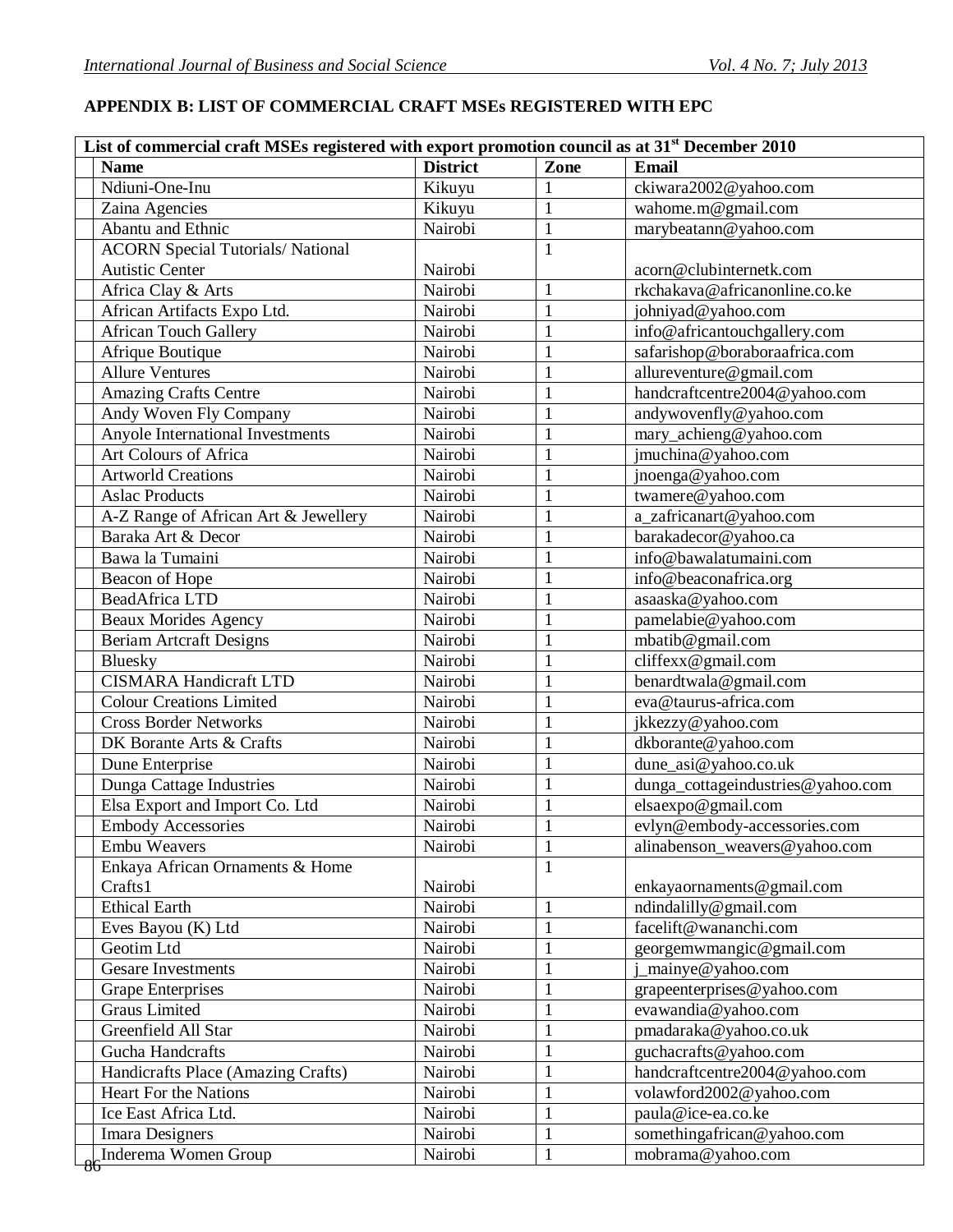| Nairobi        | $\mathbf{1}$ | indizineafrica@yahoo.com     |
|----------------|--------------|------------------------------|
| Nairobi        | $\mathbf{1}$ | ekobare@yahoo.com            |
| Nairobi        | $\mathbf{1}$ | jodenyo@yahoo.com            |
| Nairobi        | $\mathbf{1}$ | dimaliga@yahoo.com           |
| Nairobi        | $\mathbf{1}$ | info@jadecompany.co.ke       |
| Nairobi        | $\mathbf{1}$ | diligence280@yahoo.com       |
| Nairobi        | $\mathbf{1}$ | jominde@nationalbank.co.ke   |
| Nairobi        | $\mathbf{1}$ | jorovacrafts@yahoo.com       |
| Nairobi        | $\mathbf{1}$ | joscatraders@gmail.com       |
| Nairobi        | $\mathbf{1}$ | kasimcrafts2000@yahoo.com    |
| Nairobi        | $\mathbf{1}$ | kazana77@yahoo.com           |
| Nairobi        | $\mathbf{1}$ | kazana@clubinternetk.com     |
| Nairobi        | $\mathbf{1}$ | kiberawomenn@yahoo.com       |
| nairobi        | $\mathbf{1}$ | kenyasales@kickstart.org     |
| Nairobi        | $\mathbf{1}$ | info@kisiisoapstone-expo.com |
| Nairobi        | $\mathbf{1}$ | kivulifairtrade@hotmail.com  |
| Nairobi        | $\mathbf{1}$ | enquiry@legendlap.com        |
| Nairobi        | $\mathbf{1}$ | allmerc2000@yahoo.com        |
| Nairobi        | $\mathbf{1}$ | khakalim2004@yahoo.com       |
| Nairobi        | $\mathbf{1}$ | wanjikumary21@yahoo.com      |
| Nairobi        | $\mathbf{1}$ | info@kenyagatsby.org         |
| Nairobi        | $\mathbf{1}$ | jmbogua@yahoo.com            |
| Nairobi        | $\mathbf{1}$ | nyagahbecky@yahoo.com        |
| Nairobi        | $\mathbf{1}$ | maggythuku09@yahoo.com       |
| Nairobi        | $\mathbf{1}$ | bilmarc2010@yahoo.com        |
| Nairobi        | $\mathbf{1}$ | info@mkekacrafts.com         |
| Nairobi        | $\mathbf{1}$ | carolmonda@yahoo.com         |
| Nairobi        | $\mathbf{1}$ | zippymuti@yahoo.com          |
| Nairobi        | $\mathbf{1}$ | msyoka@yahoo.com             |
| Nairobi        | $\mathbf{1}$ | ndikiexporters@yahoo.com     |
| Nairobi        | $\mathbf{1}$ | anesbith@yahoo.com           |
| Nairobi        | $\mathbf{1}$ | nyikurib@gmail.com           |
| Nairobi        | $\mathbf{1}$ | matimukabi@yahoo.com         |
| Nairobi        | $\mathbf{1}$ | tabygerry@yahoo.com          |
| Nairobi        | $\mathbf{1}$ | dominickamunyu@yahoo.com     |
| Nairobi        | 1            | onchebere04@yahoo.com        |
| Nairobi        | $\mathbf{1}$ | mbararose@yahoo.com          |
| Nairobi        | $\mathbf{1}$ | micdr2002@yahoo.com          |
| Nairobi        | $\mathbf{1}$ | missy_ciru@yahoo.com         |
| Nairobi        | $\mathbf{1}$ | info@pplusart.art            |
| Nairobi        | $\mathbf{1}$ | janet.khaniri@yahoo.com      |
| Nairobi        | $\mathbf{1}$ | stveronica7@yahoo.com        |
| Nairobi        | $\mathbf{1}$ | tinakay_za@yahoo.com         |
| Nairobi        | $\mathbf{1}$ | richdadinvestments@yahoo.com |
| Nairobi        | $\mathbf{1}$ | herafrica@gmail.com          |
| Nairobi        | $\mathbf{1}$ | enquiries@ruatech.com        |
| Nairobi        | $\mathbf{1}$ | seneiya2007@gmail.com        |
| Nairobi        | $\mathbf{1}$ | ebusiness@sheffieldkenya.com |
| <b>NAIROBI</b> | $\mathbf{1}$ | shonalorna@yahoo.com         |
| Nairobi        | $\mathbf{1}$ | southclabs@gmail.com         |
| Nairobi        | $\mathbf{1}$ | wahome.m@gmail.com           |
| Nairobi        | $\mathbf{1}$ | kirginyon@yahoo.com          |
|                |              |                              |